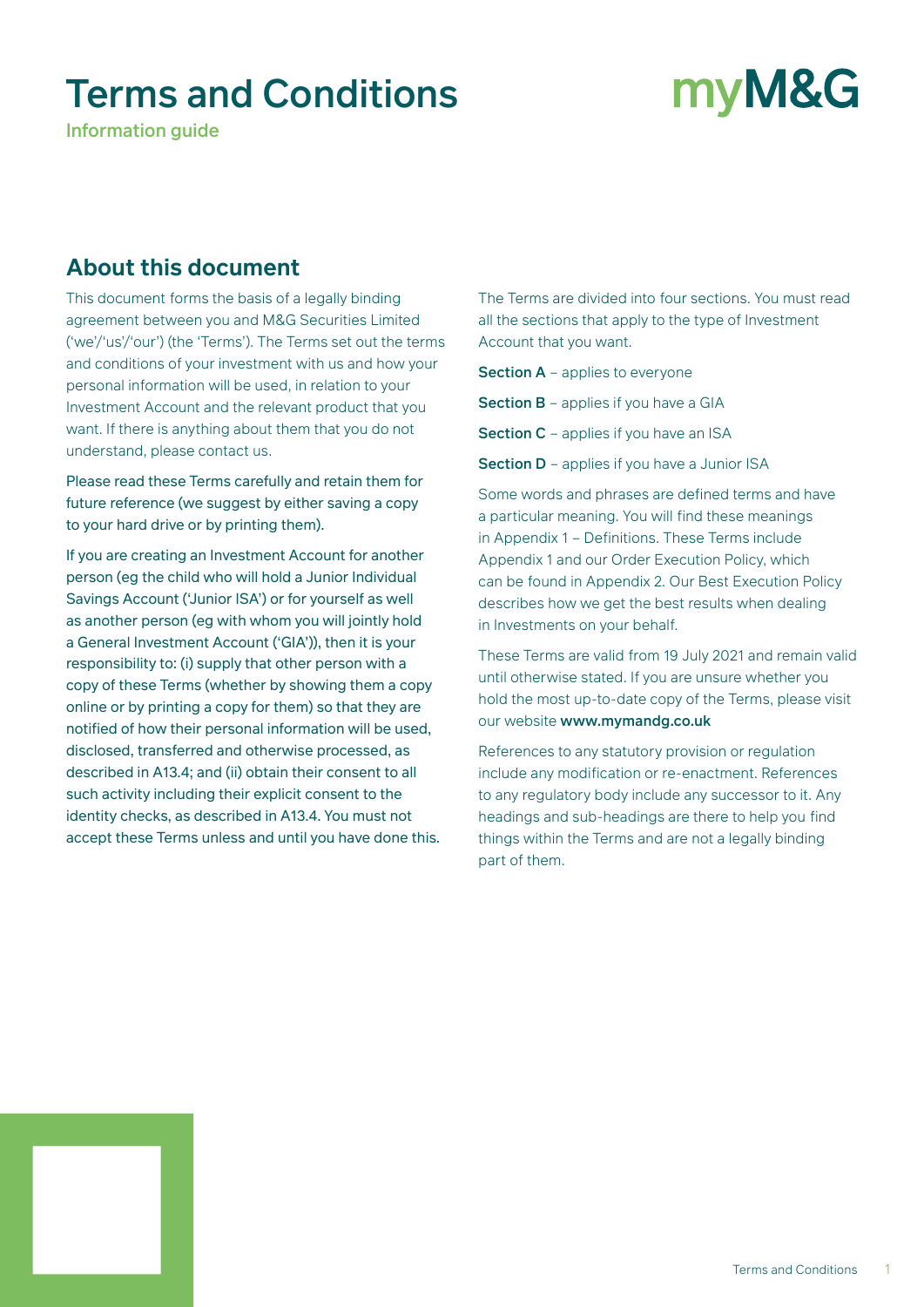## Section A

Terms that apply to everyone

#### A1. About us and our role

- A1.1 M&G Securities Limited, a company incorporated in England and Wales with registered office at 10 Fenchurch Avenue, London EC3M 5AG, acts as the Authorised Corporate Director of M&G Funds, the Manager of M&G Feeder of Property Portfolio, and as the plan manager of The M&G ISA. M&G Securities Limited also acts as the alternative investment fund manager in respect of M&G Investment Funds (4), M&G Investment Funds (11), M&G Property Portfolio and M&G Feeder of Property Portfolio. The main business of M&G Securities Limited is acting as the manager of collective investment schemes and acting as an ISA Manager. M&G Securities Limited is authorised and regulated by the FCA with firm reference number 122057.
- A1.2 Our registered office is at 10 Fenchurch Avenue, London EC3M 5AG. Our address for correspondence about your Investment Account, however, is our Investor Services Address, which is myM&G, 1 Tanfield, Edinburgh EH3 5DA.
- A1.3 We offer accounts which allow you to buy Investments (with a single lump sum payment and/or a series of regular payments), hold those Investments, and subsequently sell those Investments. Investments are Shares in collective investment schemes managed by M&G Securities Limited.
- A1.4 We do not provide investment advice. We are not required to assess the suitability or appropriateness of the Investments that we may hold for you or any other service which we may provide to you. As a result, you will not benefit from the protection of the FCA Rules on assessing suitability and appropriateness. You should consult a suitably qualified Adviser if you require investment advice.
- A1.5 We recognise that we have an obligation to you to identify and manage the conflicts of interest that may arise within our business. It is a matter of trust and we consider it important for you to

know that we will use all reasonable endeavours to ensure we identify these conflicts, look to resolve them, and treat you fairly. Further details of our Conflicts of Interest Policy are available on request.

- A1.6 We are responsible for the safekeeping and administration of the Investments you make with and through us.
- A1.7 We will comply with these Terms (as amended from time to time), the FCA Rules, and any other rules, regulations and laws that apply.
- A1.8 We may appoint and authorise third parties, representatives and agents to perform the services referred to in these Terms and Conditions on M&G's behalf. By accepting these Terms and Conditions you are providing your consent to any such arrangement.

#### A2. Your client classification

A2.1 The FCA has different rules for the protection of different categories of investor. Unless we tell you otherwise, we will treat you as a 'retail client' under the FCA Rules. This means that you get the highest level of protection available under these rules and this includes access to complaints and compensation procedures as set out at A15 ('Complaints and compensation') below.

#### A3. Communicating with each other

- A3.1 All of our documents and communications with you will be in English. We will expect you to communicate with us in English too.
- A3.2 Our service is an online service for which you will need to register at www.mymandg.co.uk You will always need to maintain a valid email address and it is important that you keep us updated of any changes. We will always send you a confirmation email if your email address is updated on our Website. We will not be responsible for being unable to send email notifications to you because we hold an invalid email address for you.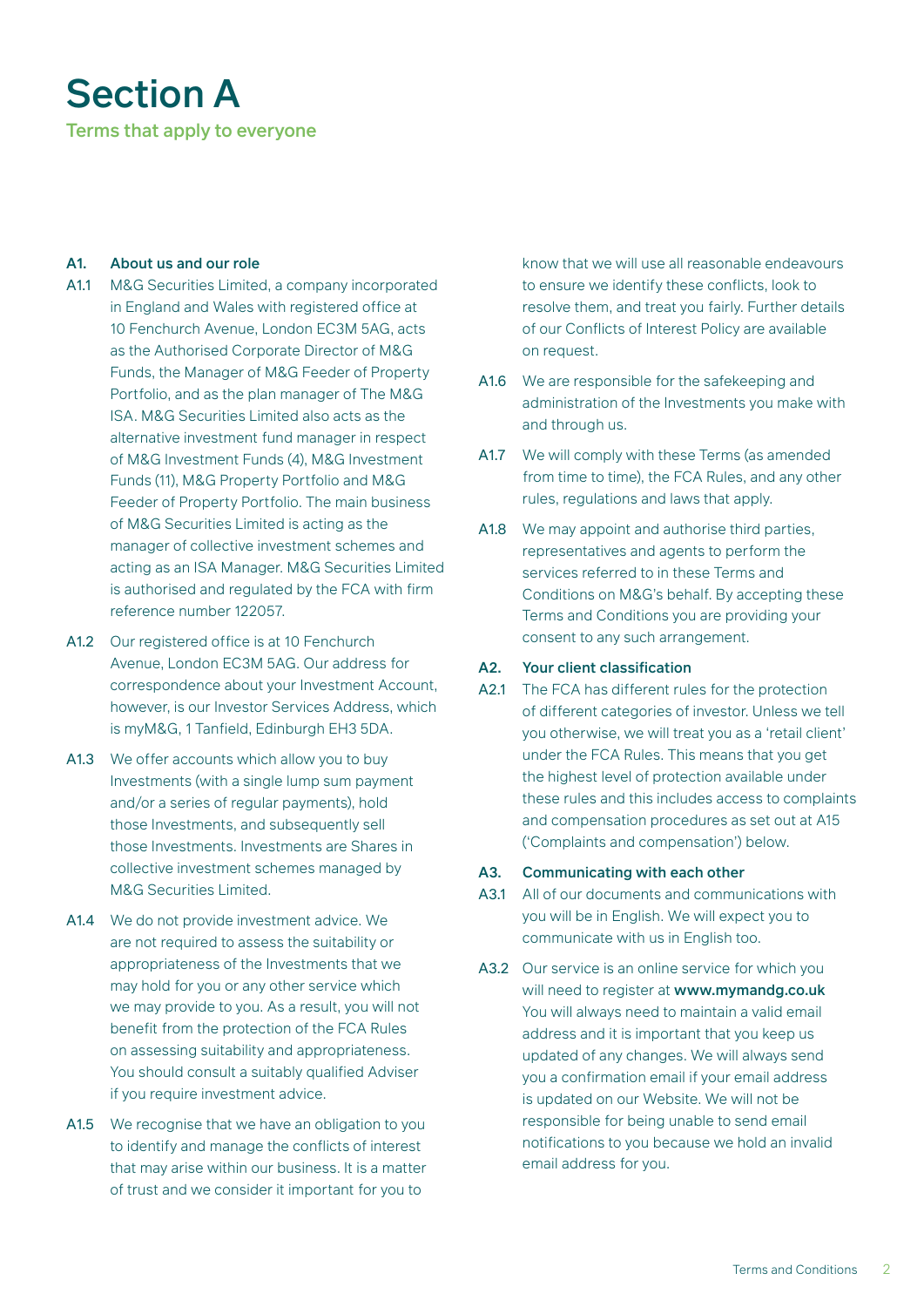- A3.3 Unless we specify otherwise, Orders to deal in Investments will only be accepted if made via the secure login area of our Website. Where our Website is unavailable, we will accept Orders by telephone on 0808 178 4035 (or +44 808 178 4035 if you are contacting us from overseas) if you are already a Registered User. Where the Website is unavailable, we will not accept Orders for new clients.
- A3.4 At our discretion, we may choose to send information to you in writing at the address you have registered with us. Please ensure you keep this and all your contact details up to date on our Website.
- A3.5 There may be some instructions which cannot be completed without an original signature. Where this is the case, we will accept instructions bearing an original signature sent to the Investor Services Address. We will tell you which instructions cannot be completed online when we need to.
- A3.6 We will send documents to your Document Library. These documents include contract notes, statements and consolidated tax vouchers. We will send you notice by email that a new document has been sent to your Document Library. We may also send some important information to you as a Secure Message. We will send you notice by email that information has been sent to you by Secure Message. Please read this part of section A3.6 carefully. You are entitled to save any documents we send to your Document Library ('Your Documents') directly on your home computer or print them out in hard copy. Subject to the provisions of section A19.1, if you choose to save and/or print any documents, we will have no liability to you arising as a result of the loss, damage, inappropriate or fraudulent use or otherwise of Your Documents.
- A3.7 If communications we send you are returned to us, including where we receive an automated response telling us that one of our emails has not been delivered, we may put restrictions on your Investment Account (for example, to stop you placing Orders and stop making payments to you).
- A3.8 As long as you have Investments in your Investment Account, we will prepare statements for you every six months. These will include any money we hold for you in a client money bank account. They will be placed in your Document Library within five days of the end of the period they cover.
- A3.9 Information contained within an email may not be secure. You can email us questions at info@mymandg.co.uk, but we recommend you do not include any sensitive information (including any personal details) when you do. Instead, we would encourage you to log in to our Website and use our Secure Message facility instead. Where available, you can also use our 'Chat with us' webchat service, but please note that unless you have logged in to our Website we will not be able to confirm your identity and so will not be able to chat with you about the specifics of your Investment Account.
- A3.10 We may record and monitor any telephone calls for security purposes, and to improve the quality of our service. Please note that if we speak to you on the phone, we may ask you questions to verify your identity. It is your responsibility to maintain your telephone number through the appropriate area of our Website.
- A3.11 The latest versions of the fund reports will be available for you to view online. You can retain a copy of any fund reports by saving this to your home computer or by printing out a hard copy. If you would like a copy of any of the previous fund reports, please contact us.

#### A4. Fund and Share Class access

A4.1 We can specify which Investments can be held in which Investment Account. The list of Investments may be different depending on each type of Investment Account that we offer (for example, different Investments may be allowed in the ISA than in the Junior ISA). We may add to the list of available Investments without telling you in advance. If we decide to remove an Investment that you hold from the list of those available, we will give you no less than one month's notice to let you know what choices you have.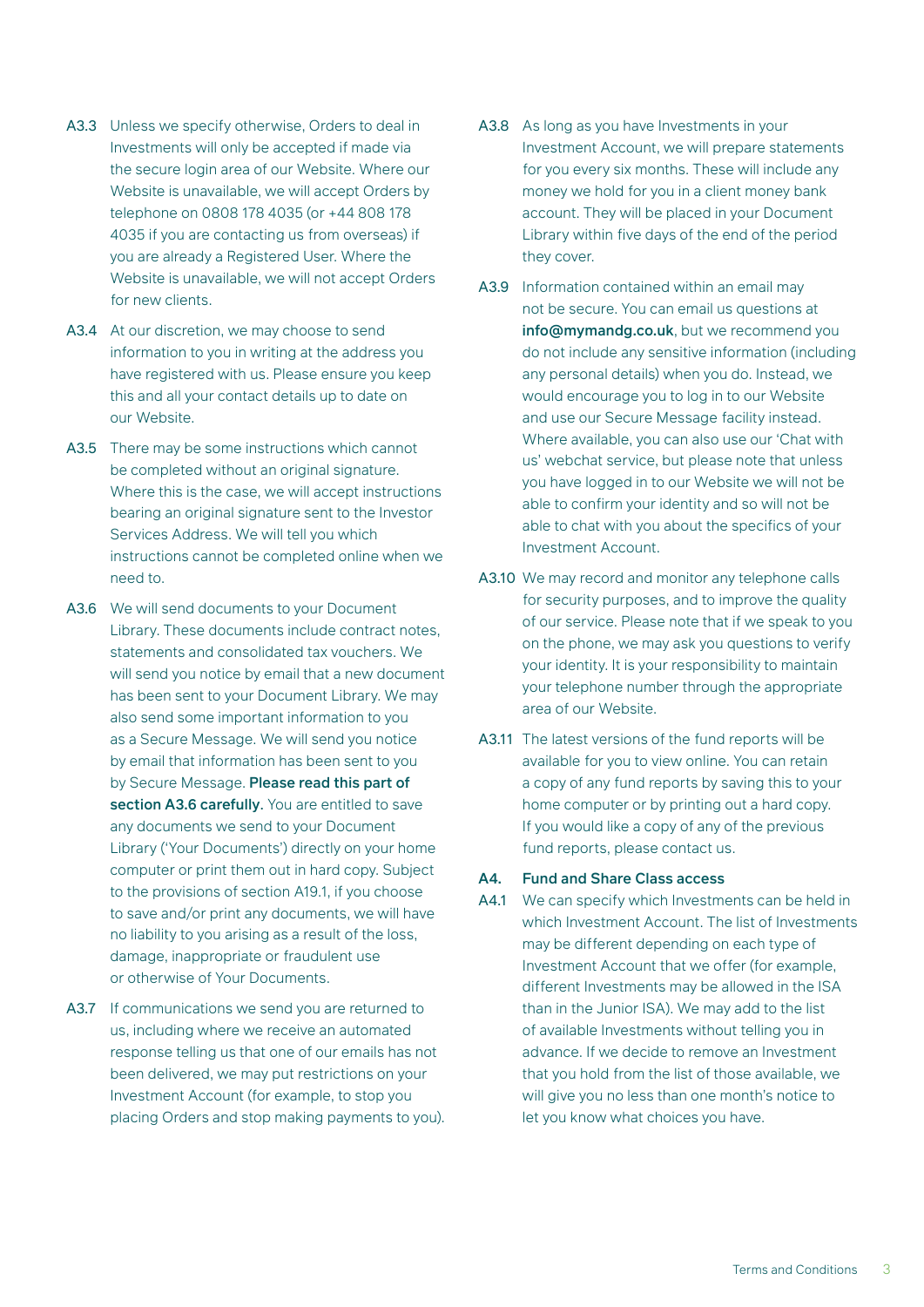- A4.2 We may offer to hold Income Shares, Accumulation Shares, or both in your ISA and your GIA. You may only hold Accumulation Shares in a Junior ISA.
- A4.3 Where your Investments are M&G Funds, we will select the Share Classes that you may hold. Each Share Class has a different annual management charge (often shortened to 'AMC') and as a result will have a different Ongoing Charge Figure (or 'OCF'). Please see the relevant Key Investor Information Document (or 'KIID') for the latest OCF and the Prospectus of each M&G Fund for details of the AMC and some of the other charges that go into making up the OCF. These can be found on our Website. We will determine the Share Class available to you based upon the total value of your Investments in your Investment Account as follows:
	- £1-£249,999.99 Class R Shares
	- $£250,000+ Class I Shares$

We may change these bands from time to time.

- A4.4 If the total value of your Investment Accounts increases so that you become eligible to access a different Share Class, we will convert your holdings in M&G Funds to the new Share Class and advise you of the change.
- A4.5 If the total value of your Investment Accounts falls so that you cease to become eligible to access the Share Class that you have, we may convert your holdings in M&G Funds to a different Share Class. If we choose to do this, we will give you at least one month's notice before converting your Share Classes.
- A4.6 If one or more of the M&G Funds you hold in an Investment Account does not issue a particular Share Class shown in section A4.3, we will use our absolute discretion to select a Share Class for you.
- A4.7 If you try to transfer a Share Class to us that we do not normally permit within an Investment Account, or that you would not be eligible to hold in your Investment Account in accordance with section A4.3, we may allow you to hold that Share Class temporarily until we can convert that Share Class to another one. For example, many M&G Funds issue Class X Shares, but we do not permit these to be held in a 'myM&G' Account.
- A4.8 Where we choose to convert the Share Class you hold in your Investment Account, we will normally start this process the Working Day following the change in the total value of your 'myM&G' Account, the day after we have received the Shares that you are transferring to us, or after we have given you notice as mentioned in section A4.5, depending upon the circumstances. Once started, you will not be able to sell any of your M&G Funds that are being converted while the conversion is in progress. This conversion will normally be completed within five Working Days, but in unusual circumstances may take longer.
- A4.9 Our systems are capable of recording thousandths of Shares in M&G Funds.

#### A5. Cancellation rights

- A5.1 We will assume that you have not received a personal recommendation from an Adviser to buy your Investments unless you tell us otherwise.
- A5.2 Where you have received a personal recommendation from an Adviser, you have the right to cancel your initial Investment in your GIA, your ISA and/or a Junior ISA if you let us know within 14 days of your first Order being completed within the product in question.
- A5.3 If you invest a one-off ('lump sum') payment, you may not get a full refund of the money you paid. This is because, if the market price of the M&G Funds held in the Investment Account you are cancelling has fallen by the Valuation Point following your request to cancel, we will deduct an amount equal to that fall from your refund.
- A5.4 If the market price of the M&G Funds held in the Investment Account you are cancelling has risen when we receive your request to cancel, you will get a full refund of the money you paid and we will retain any excess.
- A5.5 If you cancel an ISA or a Junior ISA within the period set out at A5.2 above, the Investment will not count towards your annual ISA (or Junior ISA) allowance and you will be able to invest in another Stocks and Shares ISA or Stocks and Shares Junior ISA in the same Tax Year. This is subject to the cancellation being completed in sufficient time, which may become difficult if the cancellation takes place shortly before the end of the Tax Year.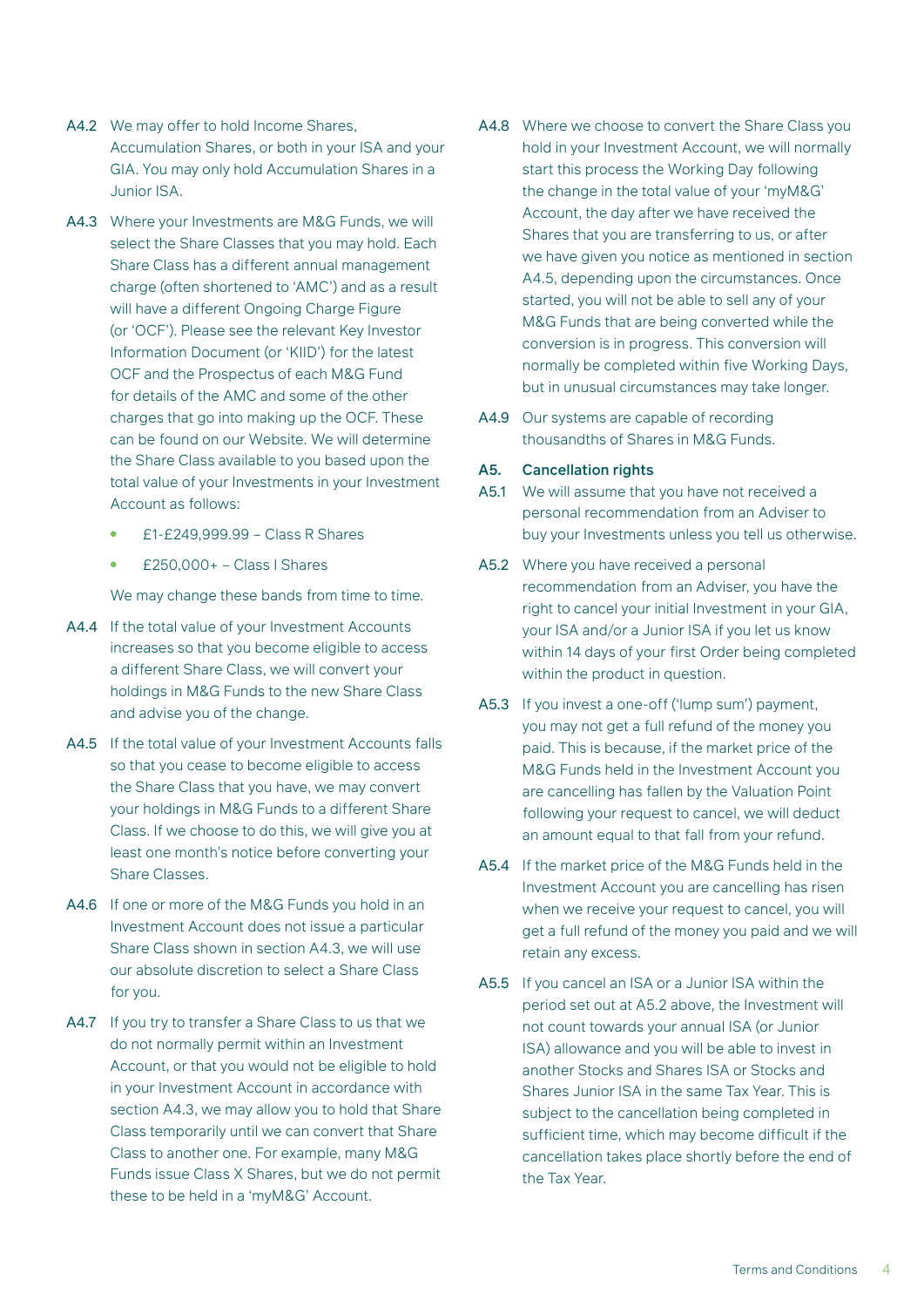- A5.6 If you have cancellation rights and want to cancel your Investment, please contact us as soon as possible to inform us that you have cancellation rights. Your refund, less any reduction in the value of the Investments, will be repaid within seven Working Days of your cancellation request being received.
- A5.7 If you wish to cancel after the period set out at A5.2 above or do not have any cancellation rights, please see A18 ('Ending this agreement') below.

#### A6. Opening an Investment Account

- A6.1 You can only open a GIA or an ISA if you are over the age of 18 and have a UK bank account. You can only open a Junior ISA as a Registered Contact if you are over the age of 16 and have a UK bank account. Please see the additional requirements for an ISA and Junior ISA at sections C3 and C4, and D3 and D4 below.
- A6.2 Investment Accounts are primarily designed for UK residents. If you do not have a UK address, we may refuse your request to open an Investment Account, or we may prevent you from buying any more Investments. We may even sell your Investments and return the proceeds to you.
- A6.3 Subject to any right you may have to cancel (see section A5), these Terms will begin to apply once your valid Application and payment have been accepted by us.
- A6.4 Under anti-money laundering regulations we will need to verify your identity. We normally verify your identity using electronic means, but occasionally we may have to ask you for documentation to complete this process. Until we have confirmed your identity, we will place restrictions on your Investment Account which will prevent you from receiving any money when selling Investments or receiving any Income your Investments would normally pay. We may also prevent you from accessing your 'myM&G' Account. Typically we will try to verify your identity when you open your first Investment Account; however, we may choose to verify your identity at any time and more than once. We may also request additional information in regard to your source of wealth.

#### A7. Buying and selling M&G Funds

- A7.1 You may make lump sum or regular payments to your Investment Account. The minimum lump sum payment you can make is £1.00 per Investment per Investment Account. For example, if you want to buy the XYZ Fund in both an ISA and a GIA, your minimum investment would be £2.00. The minimum regular payment you can make is £1.00 per month per Investment per Investment Account. The minimum value of Shares that you can sell is £1.00 per Share Class per Investment Account. The minimum investment amounts and holdings are subject to change by us, provided we give you sufficient notice. If your holding is below the minimum, we reserve the right to close your account by selling your holding and sending the proceeds to you.
- A7.2 You may make lump sum payments using your Maestro, MasterCard Debit or Visa Debit Cards, or by Direct Debit. You may make regular payments by Direct Debit. We will not accept a payment made by any person other than you or another FCA authorised firm. Please note that as this is an online service only, payment must be by debit card or by Direct Debit. Other payment methods (including by cash or cheque) are not accepted.
- A7.3 Unless we specify otherwise, Orders will only be accepted if made via the secure login area of our Website. Where our Website is unavailable, we will accept Orders for existing Registered Users by telephone on 0808 178 4035. Where the Website is unavailable, we will not accept Orders for new clients.
- A7.4 We act as your agent when buying and selling Investments. After we have received your instruction we add it to all the similar instructions that we have received from other Registered Users. This is called 'aggregation'. We then place these aggregated deals in accordance with our Order Execution Policy (please see Appendix 2). If your instruction relates to M&G Property Portfolio, sometimes aggregating your instructions with those received from other Registered Users may result in you all receiving a worse price than you might have received if we had not aggregated your instructions.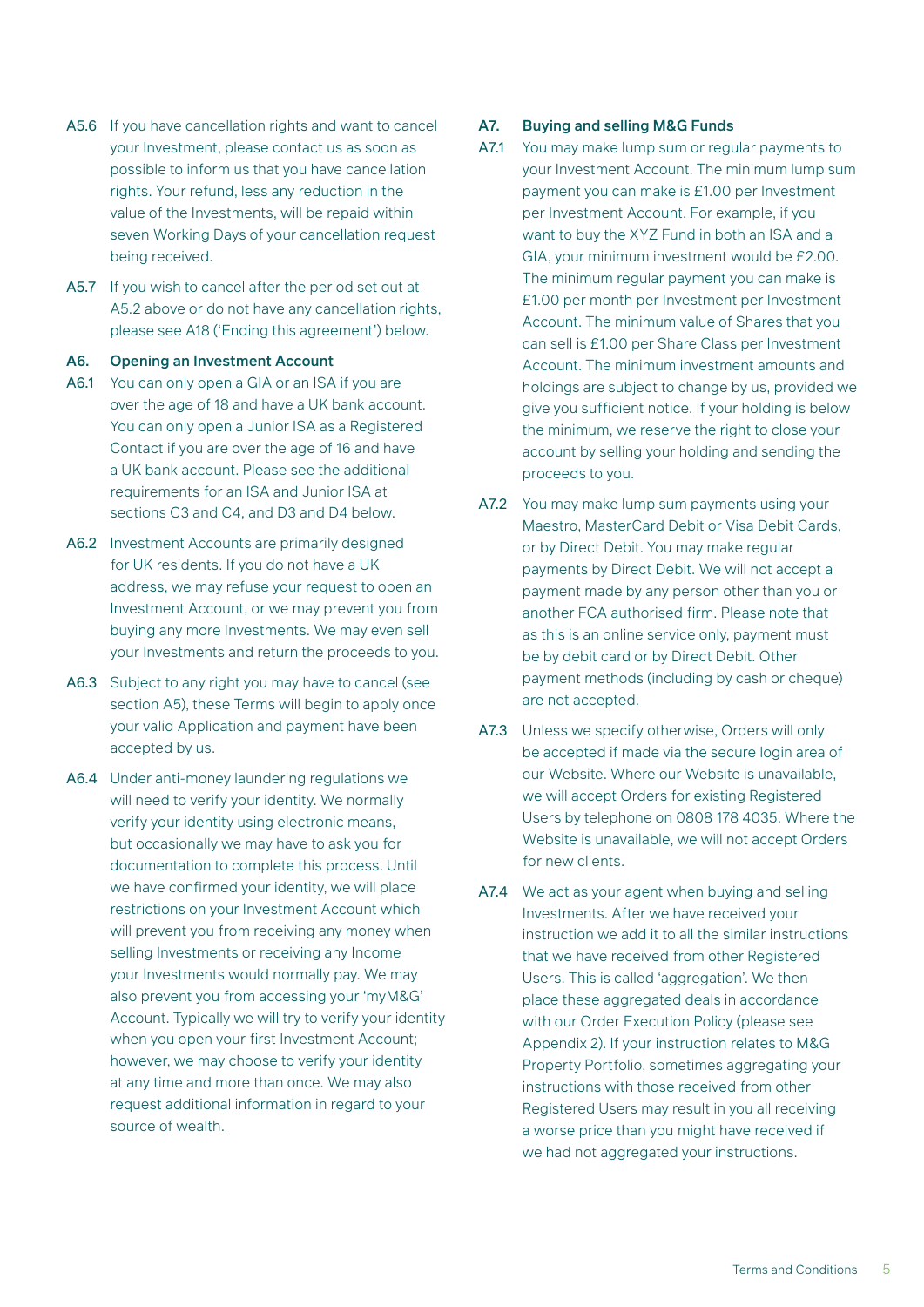- A7.5 You can ask us to use a specific amount of money to buy Shares in an M&G Fund (eg 'buy £1,000 in XYZ Fund'). If you do, we will buy as many Shares and fractions of Shares with that money as we can. You cannot ask to buy a specific number of Shares.
- A7.6 You may ask us to sell either a specific number of Shares that you own in an M&G Fund (eg 'sell 500 shares in XYZ Fund') or you may ask us to try and sell sufficient Shares to raise a cash amount from your M&G Fund (eg 'sell £250-worth of XYZ Fund'). As M&G Funds are priced on a 'forward basis' (ie a future price, which means that you never know the exact price you are dealing at), if you ask us to try and sell enough Shares to raise a cash amount from your M&G Fund, the sale may result in you receiving slightly more or less than the cash amount you asked for. If you ask us to try and sell enough Shares to raise a cash amount from your M&G Fund and that amount would be 95% or more of what we currently estimate your holding in that M&G Fund to be worth, we will sell all of the Shares you own in that M&G Fund in that Investment Account.
- A7.7 Any completed Order to buy or sell Shares in an M&G Fund received by us before 11:00 on a Working Day will normally receive the price calculated at that M&G Fund's next Valuation Point (which will usually be midday each Working Day). Sometimes we might not be able to buy or sell Shares in an M&G Fund at its next Valuation Point. This might happen, for example, where there are technical issues meaning we cannot communicate with the manager of the M&G Funds. If this happens, we will place your deal as soon as we can.
- A7.8 Although we will ask you to pay for your Investments when you ask us to buy an Investment, we may place your Order before we actually receive cleared funds from you in our bank account. As soon as we place your Order for Investments, you are liable for the cost of them. If we do not receive cleared funds by the Fund Settlement Date, we will sell the Shares purchased. We will retain any profit arising from the sale of these Shares and you must compensate us for any resulting loss.
- A7.9 If you sell Investments, we will pay you the proceeds on the Fund Settlement Date, which for Shares is usually three days after the relevant Valuation Point. Payments will only be sent to your Nominated Bank Account. Sometimes we might not have received the proceeds of your sale in time to pay you on the due settlement date. This might happen, for example, where there are technical issues meaning M&G Securities Limited cannot send payments to us. If this happens, we will pay you the proceeds from your sale as soon as possible after they are received by us.
- A7.10 Regular payments by Direct Debit: If you choose to set up regular payments to buy Investments by Direct Debit, you may choose to make your regular payments on either 1st, 10th or 22nd of each month. Where your chosen day falls on a non Working Day, we will collect your Direct Debit on the next Working Day. This payment will come from your Nominated Bank Account. It can take up to nine Working Days to set up your Direct Debit. You may instruct us to increase, decrease or stop your Direct Debit providing there are at least three Working Days before your next scheduled payment.
- A7.11 One-off payments by Direct Debit: You can place a buy Order and ask us to take a one-off payment from your bank account by Direct Debit to pay for it. This payment will come from your Nominated Bank Account. If we do this, we will not buy the Investment that you have requested until we receive the money to pay for it. It may take us up to nine Working Days to claim your one-off Direct Debit payment. Once we receive your money we will place your buy Order at that M&G Fund's next Valuation Point.
- A7.12 Regular withdrawals: You may choose to set up regular monthly, quarterly, half-yearly, or yearly withdrawals from one or more of the M&G Funds held in your GIA or your ISA. Your regular withdrawal will be a fixed amount chosen by you, but must be at least £1.00 for each Share Class selected in each of the Investment Accounts you have chosen. For example, if you hold the same M&G Fund in both your ISA and your GIA, and would like a regular withdrawal from both, the minimum withdrawal would be £2.00. You will receive the payment for your first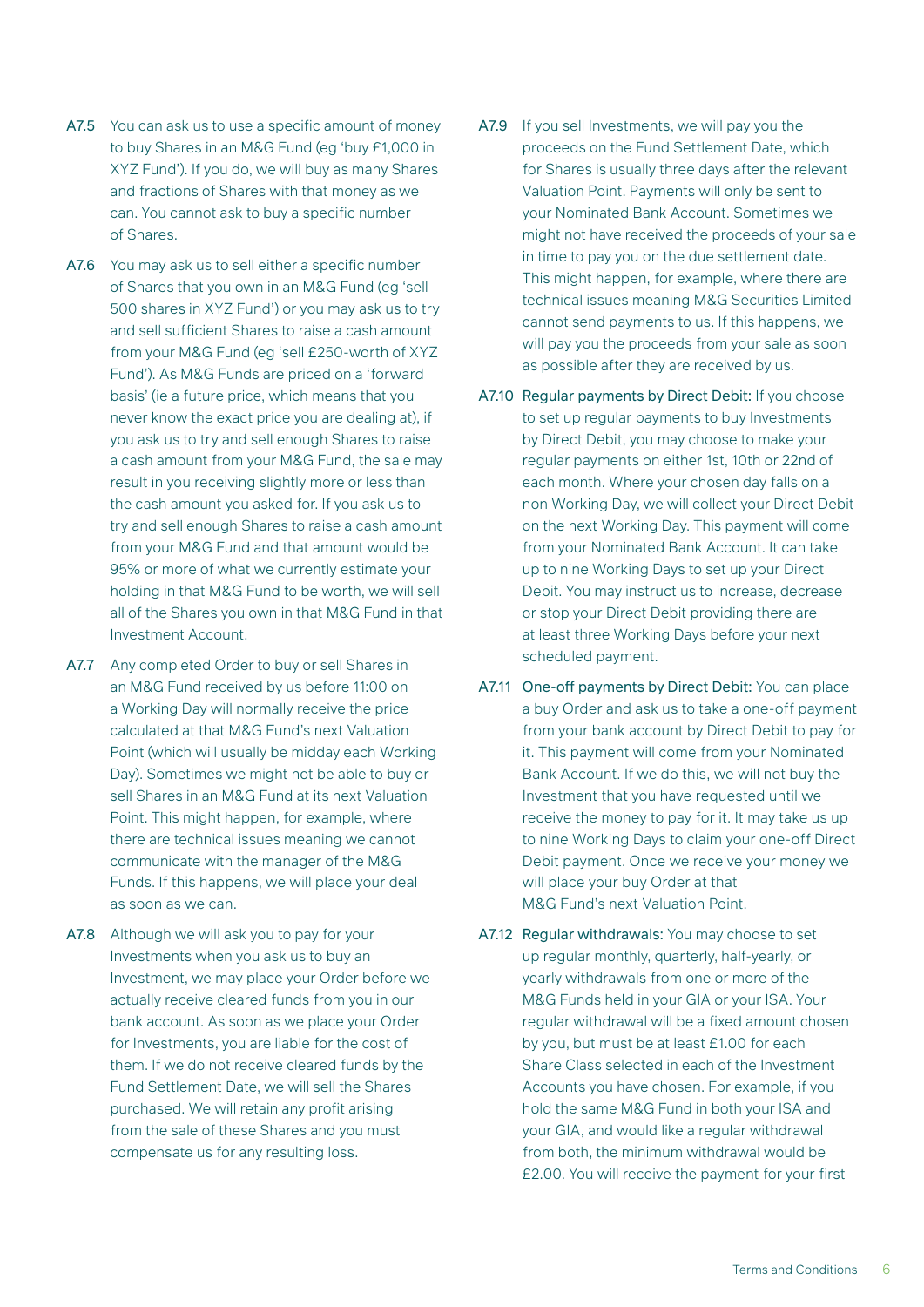withdrawal into your Nominated Bank Account on the Payment Date, which is the 3rd day of the month chosen by you and on the 3rd day of each subsequent month falling on the chosen frequency (eg monthly, quarterly). Where the 3rd day of a month is not a Working Day, you will receive the payment into your Nominated Bank Account on the previous Working Day. Regular withdrawals are funded by selling Shares in your chosen M&G Fund in accordance with this section A7. Shares will be sold 10 Working Days prior to the Payment Date. Changes to your regular withdrawal can be made by you up until the Working Day before your shares are due to be sold in accordance with these Terms. Please be aware that where the annual percentage growth in the value of your holding is less than the annual percentage value being withdrawn (ie the amount you withdraw is more than the amount that the value of your holding increases by) you will, in effect, be eroding the capital value of your original investment. We do not monitor your regular withdrawal facility. You can only have one regular withdrawal instruction per account ie one regular withdrawal instruction can be in place for an ISA, one for an undesignated GIA, one for each separately designated GIA and one for each separate jointly held GIA. Once set up, the instruction for that account will be cancelled in its entirety if any of the Share Classes you have instructed us to sell has insufficient funds to pay the instructed amount for that Share Class, regardless of whether any other Share Classes under the same instruction have sufficient funds, or if you cancel it. It is important that you frequently review your regular withdrawal amounts.

- A7.13 Large buy orders: If you wish to buy more than £100,000-worth of Investments on the same day, you must place your Order by telephone on 0808 178 4035 by 10:30 to receive the same day's Valuation Point. We will then discuss your payment options with you.
- A8. Looking after your money and your Investments
- A8.1 Except where specified in these Terms, all money held by us on your behalf will be held as client money in accordance with the FCA Rules. This means that it has a degree of protection if we become insolvent. Interest is not earned on money in a Client Money Account.
- A8.2 Client money will be held in the UK with an authorised bank ('The Bank') in accordance with the FCA's client money rules. The Bank will hold cash on our behalf in an account separate from any account used to hold money belonging to us in our own right. We are not responsible for any acts or omissions of The Bank.
- A8.3 If The Bank becomes insolvent, we will be a creditor and will claim against it on your behalf. If The Bank cannot repay all of its creditors and there are shortfalls, you may have to share any loss proportionately with other 'myM&G' investors.
- A8.4 Neither we, nor anyone else acting on our behalf, will place any charge or make any claim on any money held in a Client Money Account.
- A8.5 If we become insolvent, any cash not held in a Client Money Account may be treated as our own money and this may delay any return of cash to you.
- A8.6 If we cease to act as an ISA Manager (see section C8) or as a Junior ISA Manager (see section D7), or if we decide to transfer the operation of the GIA to another firm (see section B3), we may transfer cash held in a Client Money Account to another firm. The new firm will continue to treat cash transferred in this way under the FCA client money rules. We will perform all necessary checks and enquiries prior to any transfer of business to satisfy ourselves that the firm is able to act in accordance with FCA Rules on holding client money.
- A8.7 We pool your Investments with Investments held in the name of other investors and do not identify individual Investments by separately named accounts. This is called 'aggregation'. From time to time, as part of our normal settlement procedures, where Investments are pooled we may use your and other investors' Investments to settle transactions. Should we become insolvent, this arrangement could cause a delay in recovering your Investments or could increase the risk of loss to you.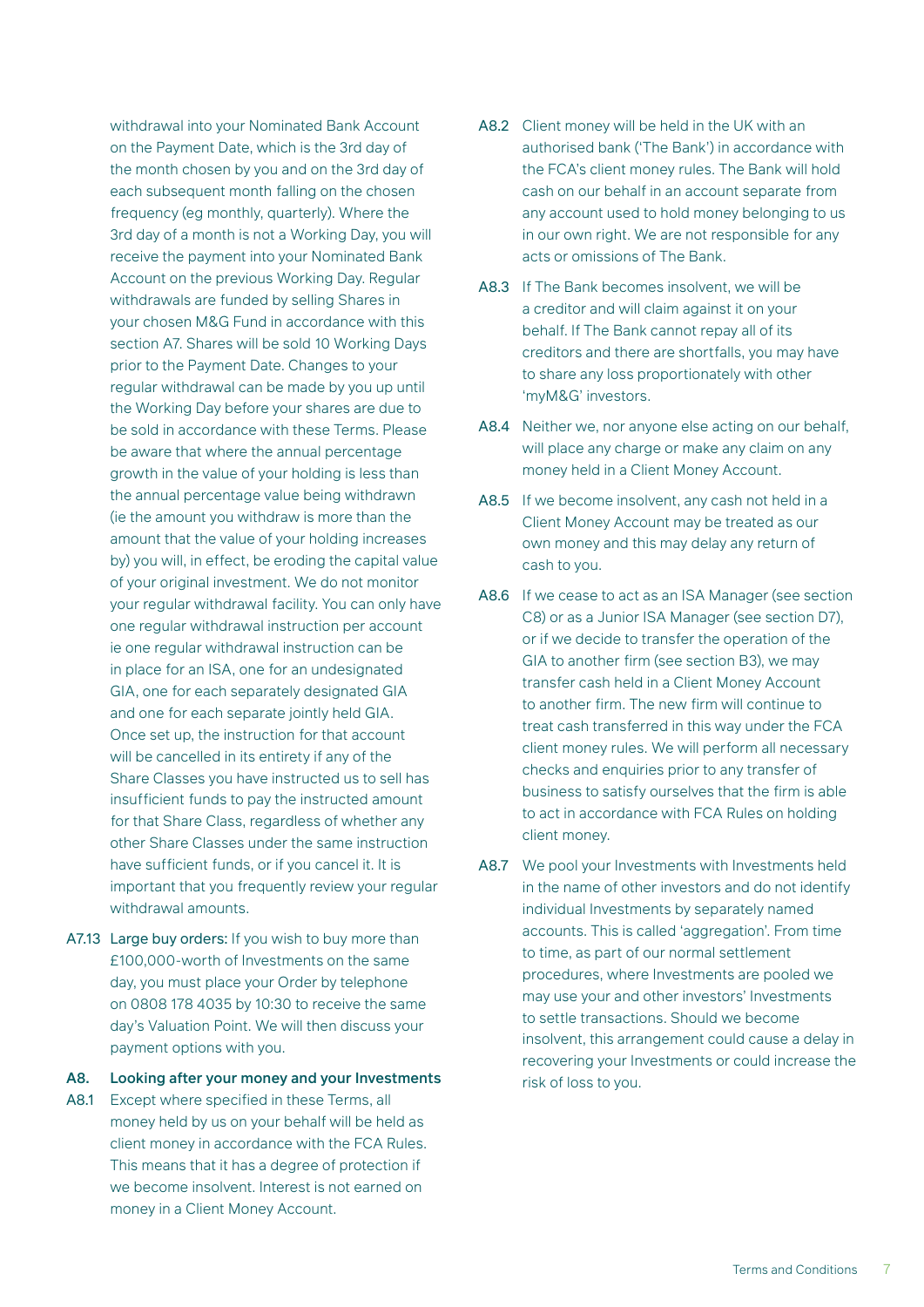- A8.8 We hold Shares for you and register them in the name of M&G Platform Nominees Limited. Its address is the same as our Registered Address. We may hold Shares in our own name from time to time to facilitate dealing in the market. Investments are held on trust and will continue to belong to you even if M&G Platform Nominees Limited becomes insolvent. Subject to the ISA Regulations, you authorise us to direct and instruct M&G Platform Nominees Limited to discharge our responsibilities under these Terms. We are responsible for the acts and failures to act of M&G Platform Nominees Limited. M&G Platform Nominees Limited is not itself an 'authorised person' under the Financial Services and Markets Act 2000; therefore it can only hold Investments and cannot carry on business in its own right.
- A8.9 If we have held Investments and/or client money in a 'myM&G' Account which has not been active for at least 12 years (in the case of Investments) and six years (in the case of client money), we have the right to stop treating these as Investments registered to you and/or client money. We will take reasonable steps to make contact with you in accordance with the FCA Rules, but if we are unable to trace you, these will be paid to a registered charity of our choice. We undertake to pay the value realised on the sale of those Investments and/or client money where we re-establish contact with you or there is a subsequent valid claim. However, please be aware that your account may be closed and any ISA allowance will be lost.
- A8.10 We will not place any charge or make any claim on Shares held on your behalf and neither will any person acting on our behalf.
- A8.11 When buying or selling Shares on your behalf, we may use a Commercial Settlement System. If we do, cash relating to trades will not normally be held in a Client Money Account. If the trade has not been settled on the third Working Day following our instruction to carry out that trade, then, where required by FCA Rules, cash equal to the value of that unsettled trade will be held in a Client Money Account. If we become insolvent, any Shares being settled through a Commercial Settlement System may be treated as being our assets and this may delay returning cash to you.

A8.12 When buying or selling Shares, cash may not be held in a Client Money Account in the course of settling Shares in a Delivery versus Payment Transaction with M&G Securities Limited as the Authorised Corporate Director of the Investments. If we become insolvent, any Shares being settled through a Delivery versus Payment transaction may be treated as being our assets and this may delay returning cash to you. Where we are unable to make payment to you on the Fund Settlement Date, or where cash due in respect of a sale of Shares is received prior to the Fund Settlement Date we will protect this cash in a Client Money Account by the close of business that day.

#### A9. Your Nominated Bank Account

- A9.1 When you open an Investment Account, you must provide us with details of a UK bank account which is in your name or which you hold jointly with another. This will be your Nominated Bank Account.
- A9.2 We will pay the proceeds of all sales of Investments to your Nominated Bank Account. Where appropriate, we will pay all Income from your Investments to your Nominated Bank Account. If you want to pay us using a Direct Debit, it must come from your Nominated Bank Account too.
- A9.3 It is your responsibility to maintain your Nominated Bank Account through the appropriate area of our Website. However, if your bank tells us that your account has moved and provides us with new account details (sort code and bank account number), we will automatically update our record of your Nominated Bank Account and let you know that we have done this by sending you a Secure Message.
- A9.4 When you set up your Nominated Bank Account we will try to verify the bank account electronically. If we cannot do this, we will contact you and tell you what you need to provide us with to verify your bank account. We may choose to verify your Nominated Bank Account at any time. Typically we would do this if your Nominated Bank Account changes for any reason.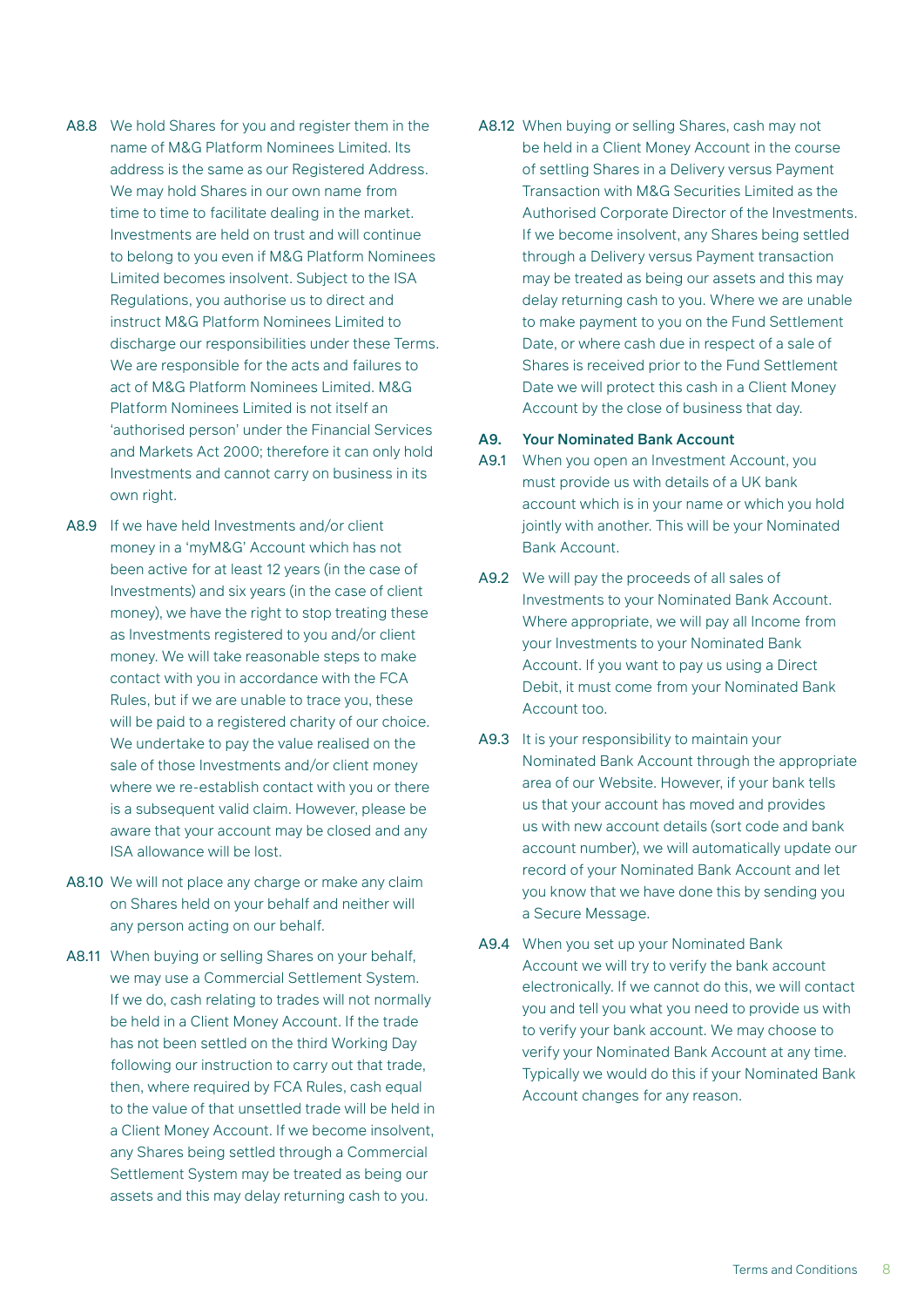- A9.5 Until your Nominated Bank Account is verified, we will not pay the proceeds from any sales of Investments to you, we will not pay any Income from your Investments to you, and we will not claim any Direct Debit payments from you.
- A9.6 If your bank returns any payment to us for any reason, we will either place that payment in a Client Money Account for GIA, or in your Cash Park if it relates to an ISA or a Junior ISA. If this happens, we will send you a Secure Message to let you know and we may put restrictions on your Investment Account (for example, to stop you placing Orders and to stop making payments to you).

#### A10. Income from Investments

- A10.1 Where you hold Income Shares, all distributions will be paid to your Nominated Bank Account unless stated otherwise. You will usually receive payment within five Working Days of the Distribution Payment Date.
- A10.2 Where you hold Accumulation Shares, any income will be retained within the M&G Fund and this will be reflected in the price of the Shares.
- A10.3 At any time you may convert your Income Shares to Accumulation Shares, or vice versa, where available. We will normally start this process the Working Day after we receive your request (though we may start it on the same day if we receive your request before 11:00). Once started, you will not be able to sell any of the Shares you are converting while the conversion is in progress. This conversion is usually completed within five Working Days, but in unusual circumstances may take longer.

#### A11. Switching from one Investment to another

A11.1 You may instruct us to sell Shares in an M&G Fund held within your Investment Account and use the proceeds to buy Shares in another M&G Fund. This is often called a 'switch'. You may instruct us to sell either a specific number of Shares or a cash amount on one Working Day and we will use the proceeds of that sale to buy Shares on the following Working Day. This event could incur a crystallised gain for the Share Class you sell, and you may incur a Capital Gains Tax liability. Please contact a suitably qualified tax adviser if you require advice regarding your position. Please see section A7 for more information on buying and selling Shares.

A11.2 Some M&G Funds issue hedged and unhedged versions of the same Share Class. Where an M&G Fund does this, we may offer you a choice of Share Classes to buy. If we do, you may instruct us to sell your holding in one Share Class and use the proceeds to buy the other Share Class. You may instruct us to sell either a specific number of Shares or a cash amount on one Working Day and we will use the proceeds of that sale to buy Shares on the following Working Day. This event could incur a crystallised gain for the Share Class you sell, and you may incur a Capital Gains Tax liability. Please contact a suitably qualified tax adviser if you require advice regarding your position. Please see section A7 for more information on buying and selling Shares.

#### A12. Transferring your Investments to another firm electronically

- A12.1 You can transfer all or some of your Investments in accordance with sections B2, C5 and D5. If the firm you are transferring to (the 'transferee') is a member of TeX, or has otherwise agreed with us to transfer Investments electronically, we will provide them with information about your Investment Accounts. We will also act on their instructions to sell or transfer your Investments to them in accordance with any electronic messages we receive from them.
- A12.2 If all or part of the Investment Account is transferred to a third party, you hereby agree that we may transfer your client money to that other third party subject to our duties under the FCA Rules.

#### A13. Your personal information

- A13.1 Data protection: Under data protection legislation you have a number of rights available as an individual. These are set out in our Privacy Policy at www.mymandg.co.uk/privacy-and-cookies
- A13.2 Data collected for tax purposes: We may need to ask you where you are resident for tax purposes, what your tax identification number is (if you have one), and what your place and date of birth are. In certain circumstances we will have to report your personal details as well as details of your Investments to HMRC. This information may then be passed to the relevant tax authorities in other countries, for example other European Union states or the United States of America.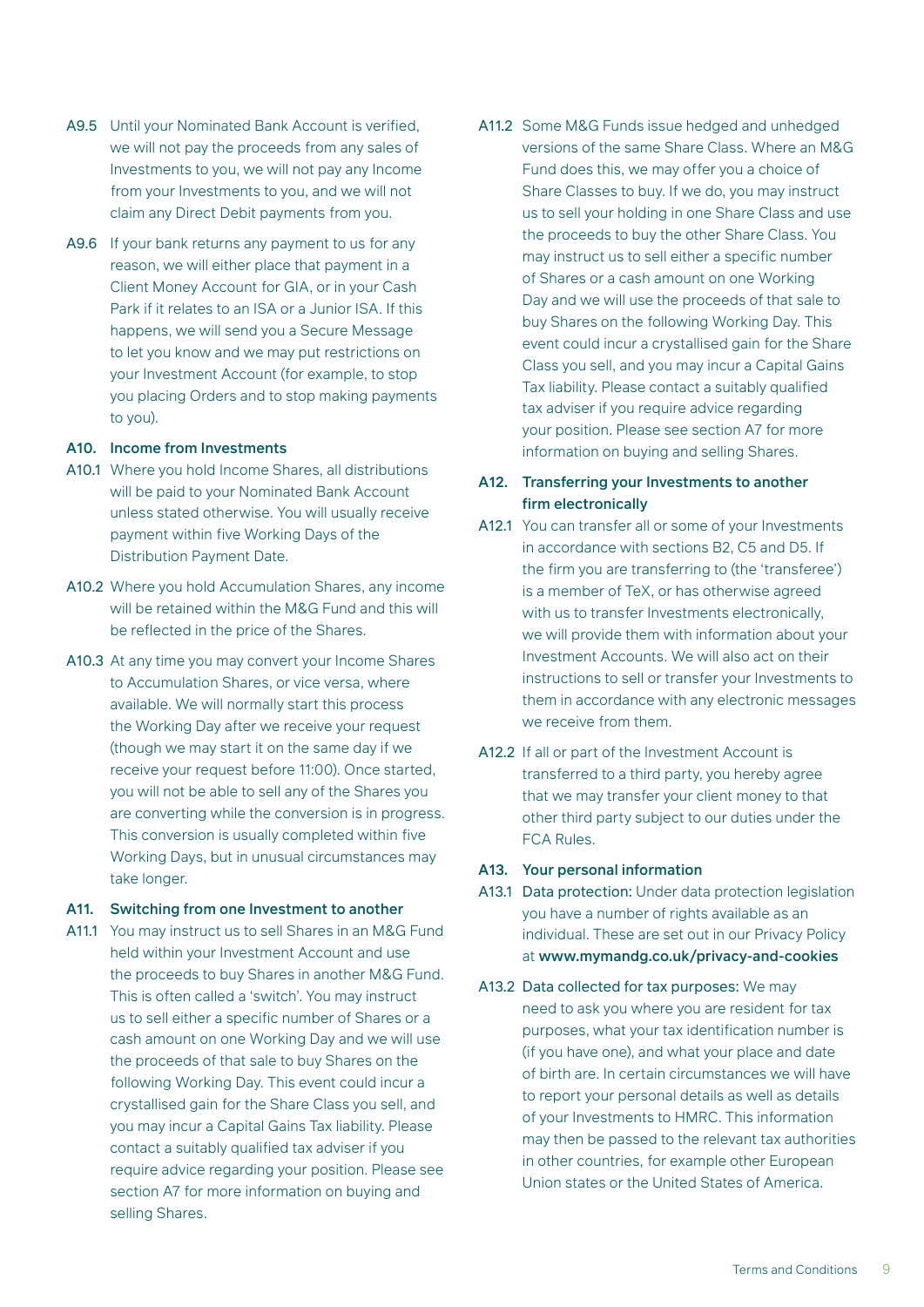- A13.3 Share my account: The 'Share My Account' facility on our Website allows you to give other Registered Users read-only access to view your 'myM&G' Account(s). If you choose to share details in your 'myM&G' Account with other people, access to your personal information and (if you are the Registered Contact under a Junior ISA or if you hold a GIA jointly with another person) personal information about other people will be given to the person to whom you have granted the read-only access. You must only share information about other people in this way if you have their express prior permission. Notwithstanding this, in cases where another holder of a joint GIA or the Registered Contact under a Junior ISA activates the 'Share My Account' function, you give us your consent to share your personal information with third parties who see it through this function.
- A13.4 Identity checks (including for anti-money laundering, counter-terrorist financing and other regulatory compliance purposes): If you have a GIA and you hold it jointly with another person, then references to 'your personal information' will include both your details and theirs. As a regulated financial services company, M&G is responsible for verifying the identity of all of its customers. This is necessary to prevent money laundering, terrorist financing and identity fraud, especially from criminals accessing the financial system using the stolen identities of innocent people. Therefore this protects you as well as M&G.

To comply with our regulatory obligations, we may verify your identity by using agencies to search sources of information relating to you (an identity search). For this, we may use a thirdparty agency which itself draws information from financial services organisations and the electoral roll in order to verify your identity on our behalf. This would involve a 'confidence score' rating as to your identity. This means that the agency will provide a score to us based on the information it has collected from those other sources and which is stored in its own database. The score will rate how satisfied the agency is as to your identity. The scoring exercise will involve use of your personal information such as your name and address which the agency will link in with

information in its database. This exercise will not affect your credit rating. We may also ask you for documentary evidence of your identity and use that information for this purpose. Your personal information may be used in relation to our counter-terrorist financing and anti-money laundering compliance measures. This is all part of the purposes for which identity checks are performed.

#### A14. Reports and voting

- A14.1 When an interim or final report is published for an Investment that you hold in your Investment Account, we will send you an email to let you know that a report is available.
- A14.2 We will arrange for you to be able to vote on resolutions put to shareholder meetings relating to your Investments. We will contact you in good time to let you know how to exercise your right to vote.
- A14.3 If you ask us to, we will arrange for you to be able to attend any shareholder meetings held relating to your Investments.

#### A15. Complaints and compensation

A15.1 If you want to complain about the service you have received from us, please log in to our Website and use our Secure Message service. Where available, you can also use our 'Chat with us' webchat service (but please note that unless you have logged in to our Website we will not be able to tell who you are and so will not be able to chat with you about the specifics of your Investment Accounts). Alternatively, you can telephone us on 0808 178 4035, email us at info@mymandg.co.uk (but please remember that email is not secure so you should avoid giving any personal information) or write to us at our Investor Services Address. A copy of our complaint handling procedures is available on our Website.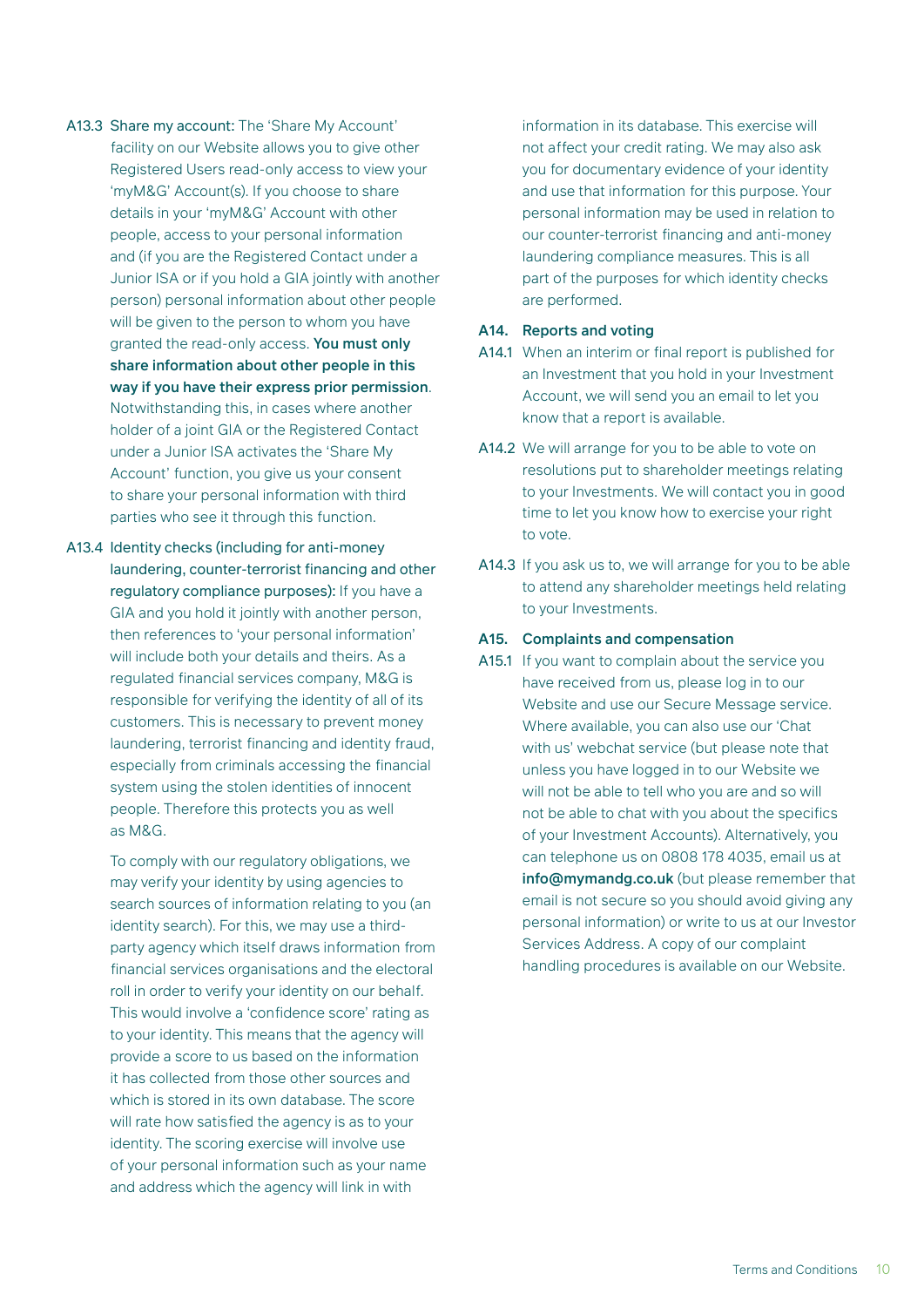A15.2 If you are not happy with the resolution to your complaint, or we are unable to resolve your complaint within eight weeks, you can contact the Financial Ombudsman at:

> The Financial Ombudsman Service (FOS) Exchange Tower Harbour Exchange Square London E14 9SR

Telephone: 0800 023 4567

#### Email:

complaint.info@financial-ombudsman.org.uk

Website: www.financial-ombudsman.org.uk

Making a complaint will not prejudice your right to take legal proceedings.

- A15.3 You can also submit a complaint to the Online Dispute Resolution (ODR) service, which is accessible at www.ec.europa.eu/consumers/odr
- A15.4 If you have a 'myM&G' Account and are classified as a retail client under A2 above, you are protected by the Financial Services Compensation Scheme ('FSCS'). This means that if we become insolvent and are unable to return your Investments, the FSCS will cover financial losses up to a maximum of £85,000 for each investor. For further information about compensation arrangements, please contact the FSCS at:

The Financial Services Compensation Scheme 10th Floor, Beaufort House 15 St Botolph Street London EC3A 7QU

Telephone: 0800 678 1100

Email: enquiries@fscs.org.uk

Website: www.fscs.org.uk

#### A16. Changing these Terms

- A16.1 We can change these Terms as long as we give you at least one month's notice and:
	- We do not try to backdate the change
	- The change does not materially affect your interests or those of other investors
	- The change does not release us from our obligations to you
	- The change does not require you to make any additional payment to us for Investments that you already hold
	- The change does not alter the fundamental basis of your Investment
- A16.2 If you are unhappy with the change during the one-month notice period, you have the option of transferring the value of your investment to another firm (as set out at A12) or closing your Investment Account (as set out at A18).
- A16.3 If we do make a change to these Terms, we will let you know by sending you an email.
- A16.4 If there is a change in the law, or in the FCA Rules, or HMRC's rules, we reserve the right to update these Terms without notice to accommodate the change. If this happens, we will notify you as soon as we can after we have made the changes.

#### A17. Death

A17.1 If we are informed of your death, we shall continue to hold all Investments under these Terms until your personal representatives tell us what to do with them. If you hold Income Shares, these will automatically be converted to Accumulation Shares, where available, once we have received proof of your death. Please also see sections B1.7, C9.2 and D8.2.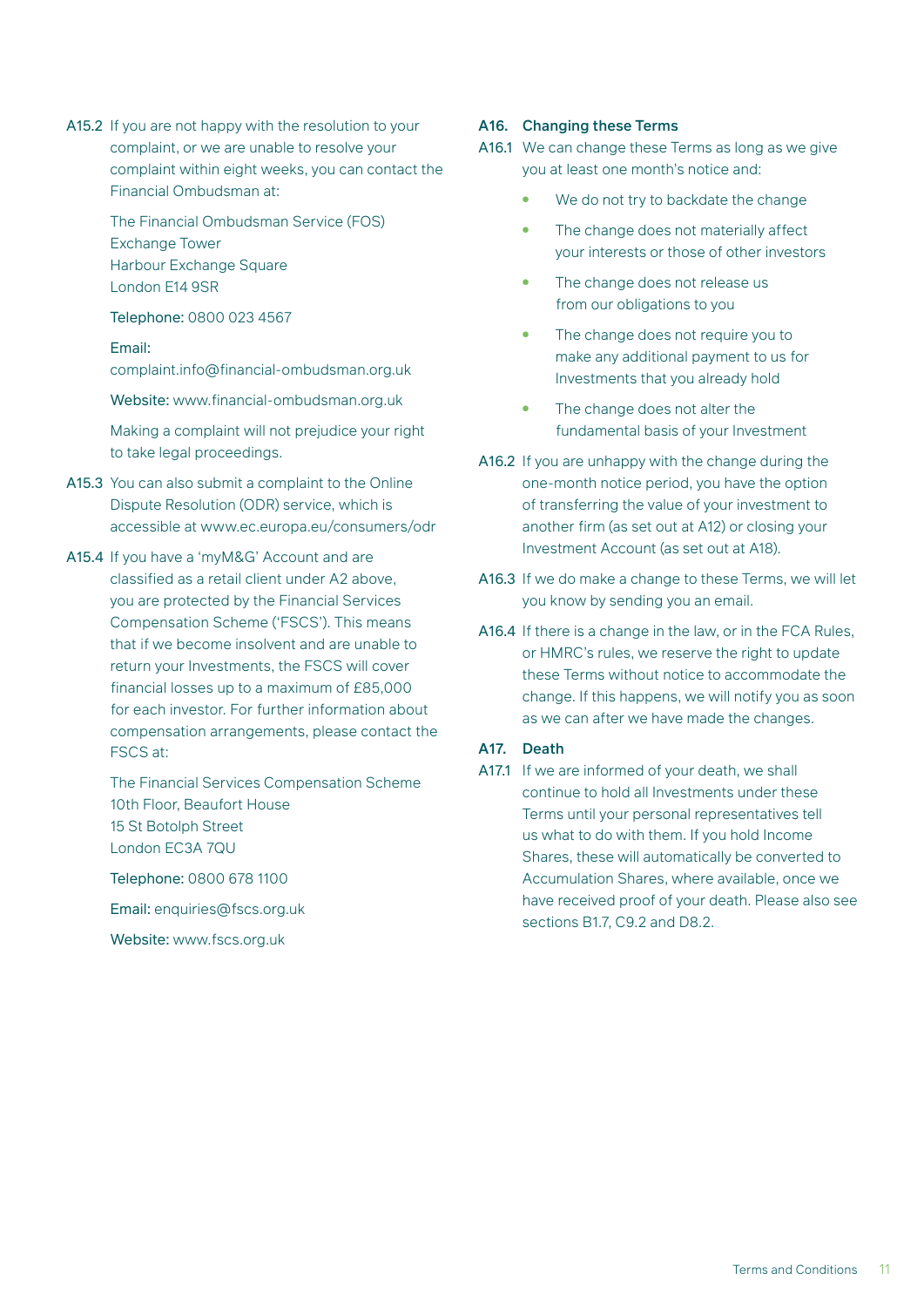#### A18. Ending this agreement

- A18.1 There is no minimum length of time that you have to invest with us. You can end this agreement at any time by selling your Investments (in which case, this agreement will end once we have sent all outstanding payments to you) or by asking us to transfer them to another firm (in which case, this agreement will end once we have completed the transfer).
- A18.2 We may end this agreement, or relevant parts of this agreement, by transferring our responsibilities for one or more Investment Accounts, including those responsibilities arising because we are an ISA Manager or Junior ISA Manager, to another authorised firm (including an associate). If we do this, we will let you know we are doing this at least two months before the transfer. Once the transfer is complete, we will be released from all the duties and obligations that the new firm has agreed to carry out. Before such a transfer is carried out, we will ensure that the new firm is authorised and competent to carry out the functions and duties being transferred.
- A18.3 'myM&G' Accounts are not offered to US Residents. You must inform us if you become a US Resident. If we discover that you are a US Resident, or if you become a US Resident, we may sell your Investments and attempt to return the proceeds to you. This is because our Investments have not been, and will not be, registered with the US Securities and Exchange Commission under the United States Securities Act of 1933, as amended, or registered or qualified under the securities laws of any state of the United States. Therefore, our Shares may not be offered, sold, transferred or delivered, directly or indirectly, to any investors within the United States. Investments will also not be registered under the United States Investment Company Act of 1940, as amended.

#### A19. Liability

A19.1 Except as otherwise provided in these Terms, we will be responsible to you for any loss, injury or damage suffered by you due to our negligence, wilful default, or fraud; any material breach by us of these Terms; or any failure, delay (that was within our control) or error by us, or M&G Platform Nominees Limited, in carrying out your instructions.

- A19.2 We will not be liable to you for indirect or unforeseeable losses such as loss of business, loss of goodwill, loss of opportunity or loss of profit. We will also not be liable for our failure to comply with these Terms because we are complying with our obligations under applicable laws or due to unforeseen circumstances beyond our reasonable control. Such circumstances may, for example, include:
	- i. strikes, lockouts or other industrial action
	- ii. fire, explosion, storm, flood, earthquake, subsidence, epidemic or other natural disaster
	- iii. failure of external utilities (for example, telecommunications networks or power) leading to unavoidable disruption
	- iv. market default, suspension, failure or closure
	- v. the imposition or change (including a change of interpretation) of any law or governmental or regulatory requirement.

There may be other significant events outside our control that we are unable to anticipate, for which we will not be liable to you.

- A19.3 You will be responsible for any losses suffered by you and us if you act fraudulently or if you allow another person to use your security details for your 'myM&G' Account. You will also be responsible for any losses suffered by you and reasonable losses suffered by us as a result of your material breach of these Terms or if you provide inaccurate or untrue information to us.
- A19.4 We may delegate our obligations and duties, including those arising because we are an ISA Manager or Junior ISA Manager. If we do, we will first ensure that any person we delegate to is competent to carry out that work. Even if we delegate to another person, we will remain liable to you for the performance of those delegated functions.

#### A20. Law and jurisdiction

A20.1 These Terms are governed by English Law.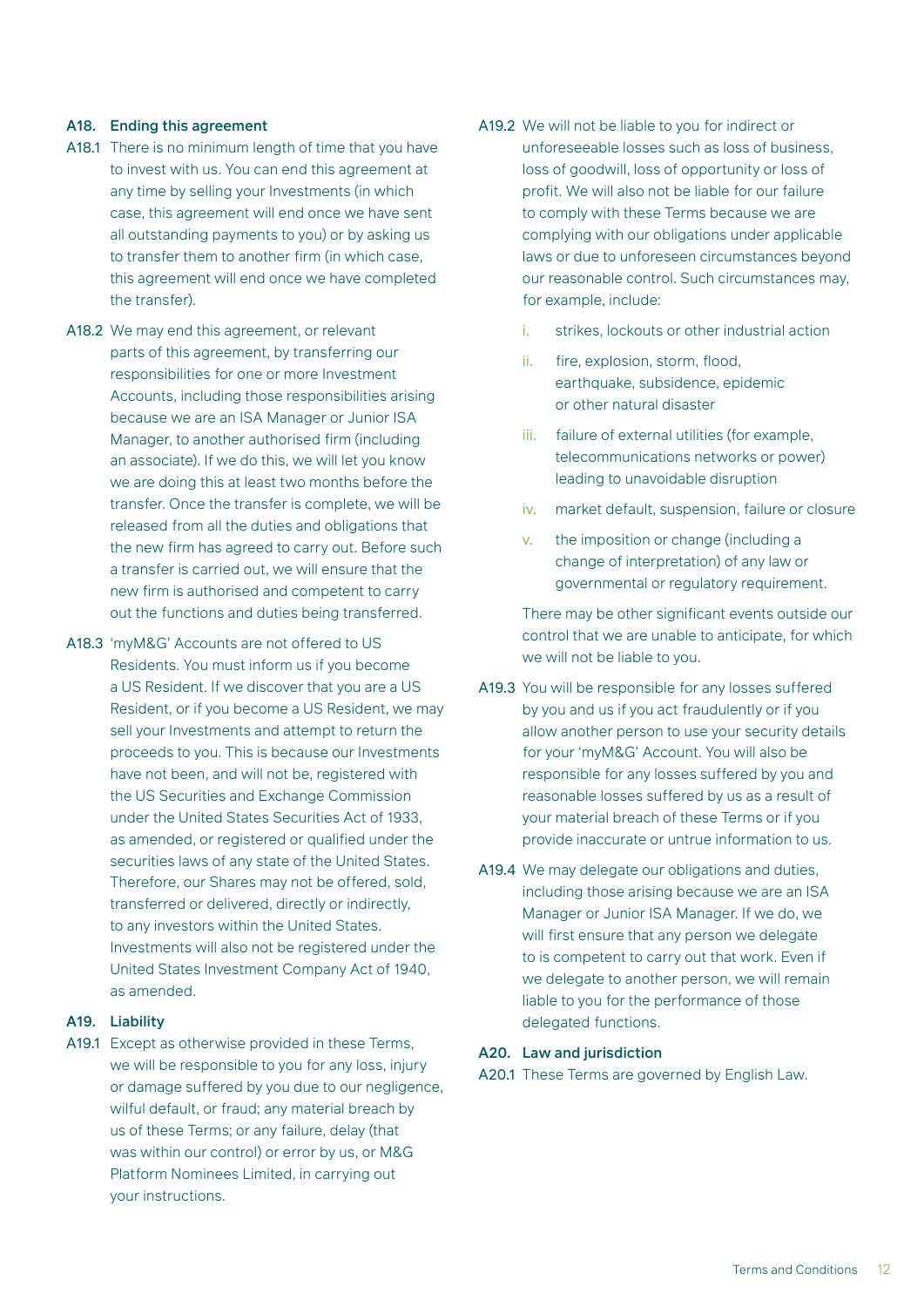### Section B

Additional terms that apply if you have a GIA

#### B1. Joint holdings

- B1.1 A GIA may be held in the names of up to two people.
- B1.2 Both holders must be Registered Users in order to create and access a joint GIA.
- B1.3 Where a GIA has two holders, we will accept instructions to buy, sell and transfer Shares or change some account details from either holder of the joint account (for example, Shares can be sold on the instruction of just one of the two joint holders). We will always acknowledge completion of an Order by placing a document called a contract note in the Document Library of each joint holder. We will also acknowledge changes to the Nominated Bank Account by email to both joint holders.
- B1.4 All payments made from the joint GIA will be made to the Nominated Bank Account of the first named holder of the joint GIA.
- B1.5 Only the first named holder of the GIA may give us voting instructions. Please see section A14.2 for information on voting.
- B1.6 Where a GIA is held in joint names, section A6.4 will apply to both holders. If the identity of either holder has not been confirmed, we may place restrictions on all of the Investment Accounts of both holders, which will prevent you from receiving any money when selling Investments or receiving any Income your Investments would normally pay.
- B1.7 If one of the two joint holders dies, we will close the GIA held in joint names and transfer the Investments into a new GIA in the name of the remaining person.

#### B2. Transferring M&G Funds without selling them ('In Specie' transfers)

- B2.1 If you hold eligible M&G Funds elsewhere, you can request that they are moved to a GIA in 'myM&G' without having to sell them. We will not charge you for this. If you do this, for some M&G Funds we will not offer you the same Share Class as the one you currently hold elsewhere (see section A4.7). Where this is the case, we will convert your Shares in accordance with section A4.8.
- B2.2 You may move your M&G Funds held in your GIA to another provider if the other provider agrees. We will not charge you for this. Requests to move your M&G Funds to another provider will normally be arranged by the other provider.
- B2.3 You can transfer Investments held in your GIA to another person. To do so they must be a Registered User of our Website and hold an Investment Account.

#### B3. Closing a GIA

- B3.1 You can close a GIA at any time by selling all of your Investments and withdrawing all of your cash. Please see section A18 for more information. You may also close a GIA by transferring all of your Investments and cash to another firm. Please see section B2.2 for more information.
- B3.2 We may choose to close the GIA. If we decide to do this, we will give you at least two months' notice. At the end of this notice period, if you have not already transferred your Investments to another firm or sold them, we will sell your Investments and your GIA will close.
- B3.3 We may choose to close the GIA by transferring it to another firm. Please see section A18.2.

#### B4. Tax

B4.1 A consolidated tax voucher will be prepared for you once each Tax Year if you have been entitled to any Income from an Investment during that Tax Year. These will be placed in your Document Library within 25 Working Days of the end of the Tax Year that they cover.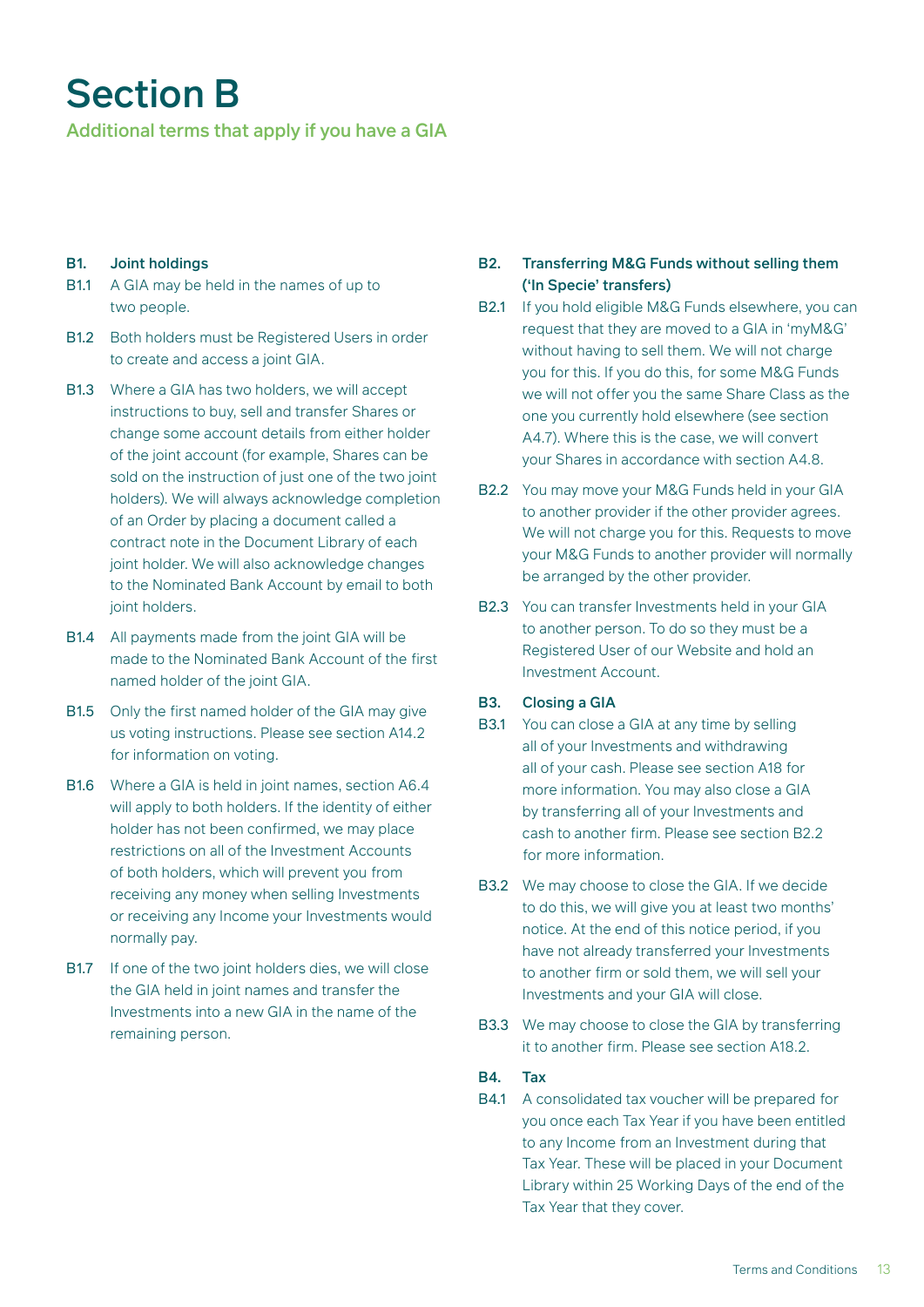#### B5. Switch to ISA

- B5.1 You may instruct us to sell Shares in an M&G Fund held within a GIA held in your sole name and use the proceeds to buy Shares in the same M&G Fund within an ISA. This process can take up to three Working Days to complete. You may instruct us to either sell all Shares or a specific cash amount from an M&G Fund at the next Valuation Point and we will use the proceeds of that sale to buy Shares in the same M&G Fund within an ISA at the following Day's Valuation Point. If you do not currently have an M&G ISA, you will be able to open one as part of the GIA to ISA switch.
- B5.2 You may incur a Capital Gains Tax liability when you sell Shares in a GIA. Please contact a suitably qualified tax adviser if you require advice regarding your position. Your Investment will be out of the market between the sale of the M&G Fund from your GIA and the purchase of the M&G Fund in the ISA. You will not be able to switch your GIA to an ISA up to two Working Days prior to the Tax Year End on 5 April.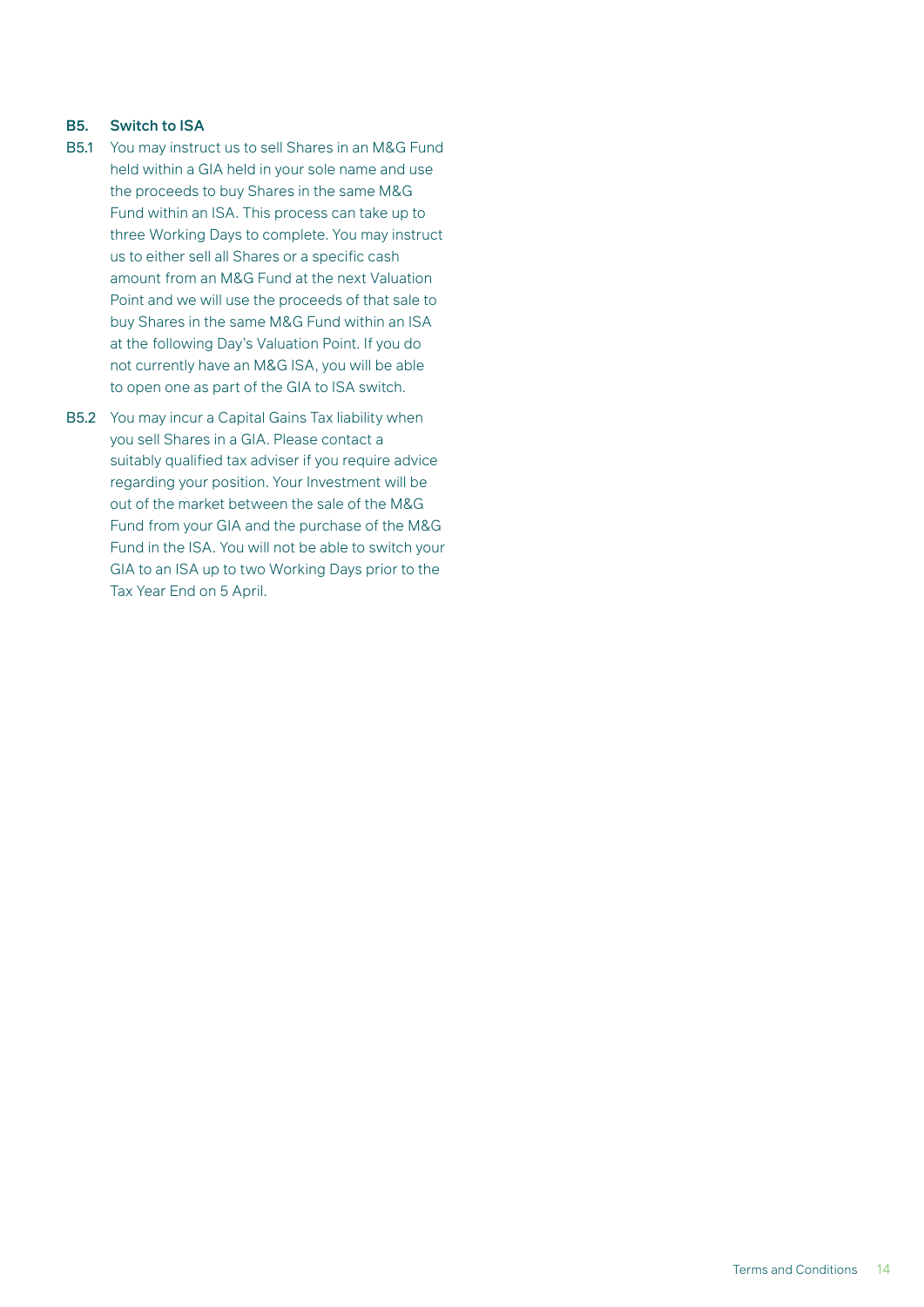## Section C

Additional terms that apply if you have an ISA

#### C1. Your ISA Manager

C1.1 The ISA is managed by us, M&G Securities Limited, and is a Stocks and Shares ISA. We will make all the necessary claims for tax relief relating to your ISA and the Investments held in it.

#### C2. Ownership of Investments

- C2.1 Where relevant, documents evidencing title to Investments will be held by us or as we may direct. We may not lend any Investments within your ISA to a third party and we may not borrow against them.
- C2.2 You are, and you must remain, the beneficial owner of the Investments in your ISA. You may not use them as security for a loan. You may only sell or switch an Investment in your ISA through us.

#### C3. Opening an ISA

- C3.1 Your Application covers the current Tax Year and each subsequent Tax Year until we receive no payments from you for one full Tax Year.
- C3.2 If we accept your Application to open an ISA, we will send a copy of the declaration which you make under the ISA Regulations to your Document Library. If the information shown is wrong or false, you must contact us to inform us of any correction as soon as possible, and no later than 30 days from the date we send you the copy. Unless the changes make your ISA void, we will then send a revised declaration which takes effect from the date of the original declaration.
- C3.3 We cannot open your ISA until we accept a valid Application and ISA subscription. Under HMRC's rules, the date of subscription for Direct Debit collections is the date we are instructed to collect the payment, as long as this instruction was accepted and the payment is received in due course. If we receive both a valid ISA application and subscription before 11:00 on any Working Day, we will normally open your ISA on that day. If we receive both a valid ISA application and subscription after 11:00 on any Working Day, we will normally open your ISA on the following Working Day. At our discretion we may open your

ISA on a day other than a Working Day. Please see sections A7.4 and A7.5 for information on how your payment is applied to buy Investments.

C3.4 You may not invest more than the current ISA Subscription Limit in the current Tax Year, unless you are investing using an Additional Permitted Subscription (see C7).

#### C4. UK residence

C4.1 You may not subscribe to an ISA while you are not resident in the UK for tax purposes, unless you are a Crown employee (a person holding public office or employment under the Crown and paid out of the public revenue of the UK or of Northern Ireland), you are married to or in a civil partnership with a Crown employee serving overseas, or you are investing using an Additional Permitted Subscription. You must inform us immediately if you stop being UK resident for tax purposes, or if as a non-resident you stop being a Crown employee or cease to be married to or in a civil partnership with a person who performs these duties, as the case may be.

#### C5. ISA Transfers

- C5.1 ISA Regulations say that if you want to transfer subscriptions or the Investments bought with these subscriptions made in the current Tax Year to another ISA Manager, you must transfer them all. However, if you are transferring subscriptions or Investments originally relating to previous Tax Years, you may transfer all of them, or just some.
- C5.2 At any time you can transfer all or some of your ISA (please see section C5.1) to another ISA Manager, but you must first obtain agreement from your new ISA Manager. They will then ask us to transfer your ISA. We will either sell your Investments (see sections A7.4 and A7.6) or transfer them 'In Specie', depending on what your new ISA Manager asks us to do.
- C5.3 Before we make a transfer to another ISA Manager, we may sell some relevant Investments in order to deduct any money you might owe us.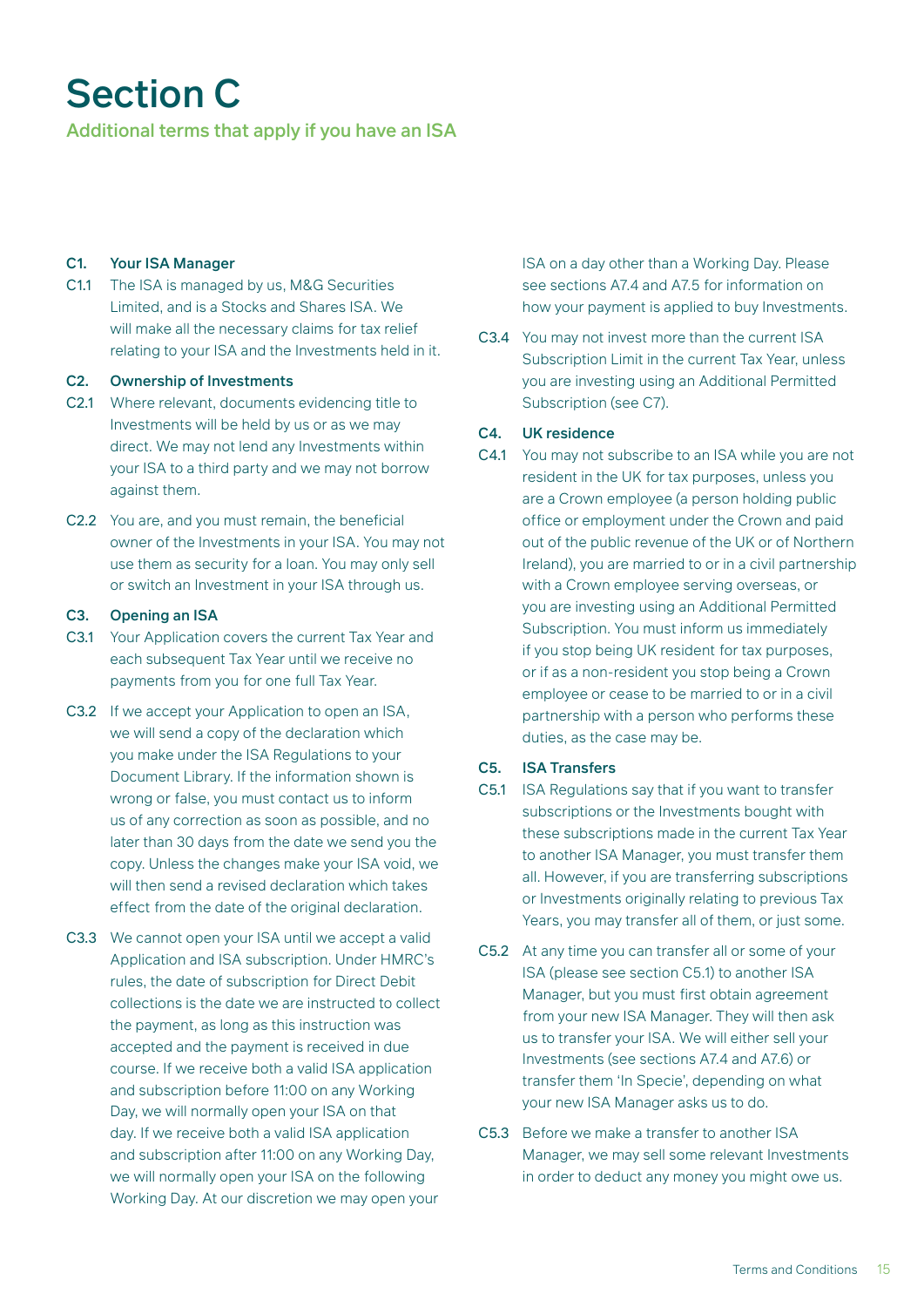- C5.4 If we receive any Income relating to Income Shares that you have transferred to another ISA Manager, we will pay that Income to you. If we receive any Income relating to Accumulation Shares that you have transferred to another ISA Manager, we will pay that Income to your new ISA Manager.
- C5.5 If you would like to transfer a current Tax Year's ISA to us, you must transfer all of your holdings with the existing provider to myM&G. If you would like to transfer a previous Tax Year's ISA held with another ISA Manager to us, you can choose to transfer only the M&G Funds held elsewhere to us In Specie and leave other holdings with your existing provider. However, if you want to transfer any of your existing holdings which you have not chosen to transfer In Specie, we will ask your existing ISA Manager to sell all the existing holdings and send the cash to us. We will apply any cash we receive to buy Shares in your ISA in the M&G Funds chosen by you. See section A7.5 for more information about buying Shares.
- C5.6 If all or part of your ISA is transferred to another ISA Manager, you hereby agree that we may transfer your client money to that other ISA Manager subject to our duties under the FCA Rules.
- C5.7 You may transfer a Matured Child Trust Fund to an M&G Stocks and Shares ISA, provided the transfer is in cash or is an ISA fund. The transfer from your Matured Child Trust Fund to an M&G Stocks and Shares ISA will be treated as a previous tax year subscription.

#### C6. The Cash Park

- C6.1 You can hold cash within your ISA. Cash that you decide to put in the Cash Park will be held in a Client Money Account held with The Bank. Please see section A8 for more information.
- C6.2 We will not pay you any interest on money you hold in the Cash Park.
- C6.3 If we receive your instruction to withdraw cash from your Cash Park before 17:00 on a Working Day, we will pay you the requested amount no later than five Working Days later. Any instruction received after 17:00 will be treated as having been received the following Working Day. Money will only be sent to your Nominated Bank Account.

#### C7. Additional Permitted Subscriptions (APS)

- C7.1 If you are eligible for an Additional Permitted Subscription, you can invest into an ISA with 'myM&G' using your APS allowance. You must complete our APS ISA Allowance Application form each time that you wish to make an additional subscription.
- C7.2 If you already hold an ISA with 'myM&G' when you first make an Additional Permitted Subscription, we reserve the right to open a new account in which to accept your Additional Permitted Subscriptions.
- C7.3 You may not make Additional Permitted Subscriptions by Direct Debit.
- C7.4 You may be able to transfer holdings to your ISA, using your APS allowance 'In Specie', ie transfer the shares without selling them. You can only transfer holdings In Specie if they are still held in an ISA with a 'myM&G' Account previously belonging to your spouse. The transfer is still subject to the value limits.
- C7.5 You can transfer any APS allowance not held with M&G to 'myM&G' by completing our APS ISA Transfer Authority form. We will then request information from the existing ISA Manager.
- C7.6 You may transfer an APS allowance on myM&G to another provider by contacting an ISA Manager which accepts APS transfers. However, please note that you can only transfer an APS allowance if no subscriptions have been made to the APS allowance you are looking to transfer.

#### C8. Closing your ISA

- C8.1 You can close your ISA at any time by selling all of your Investments and withdrawing all of your cash. Please see section A7 for more information. You may also close your ISA by transferring all of your Investments and cash to other ISA Managers. Please see section C5 for more information.
- C8.2 We may close your ISA, for example if we stop acting as an ISA Manager. If we decide to do this, we will give you at least two months' notice. At the end of this notice period, if you have not already transferred your ISA to another ISA Manager, we will sell your Investments and your ISA will close.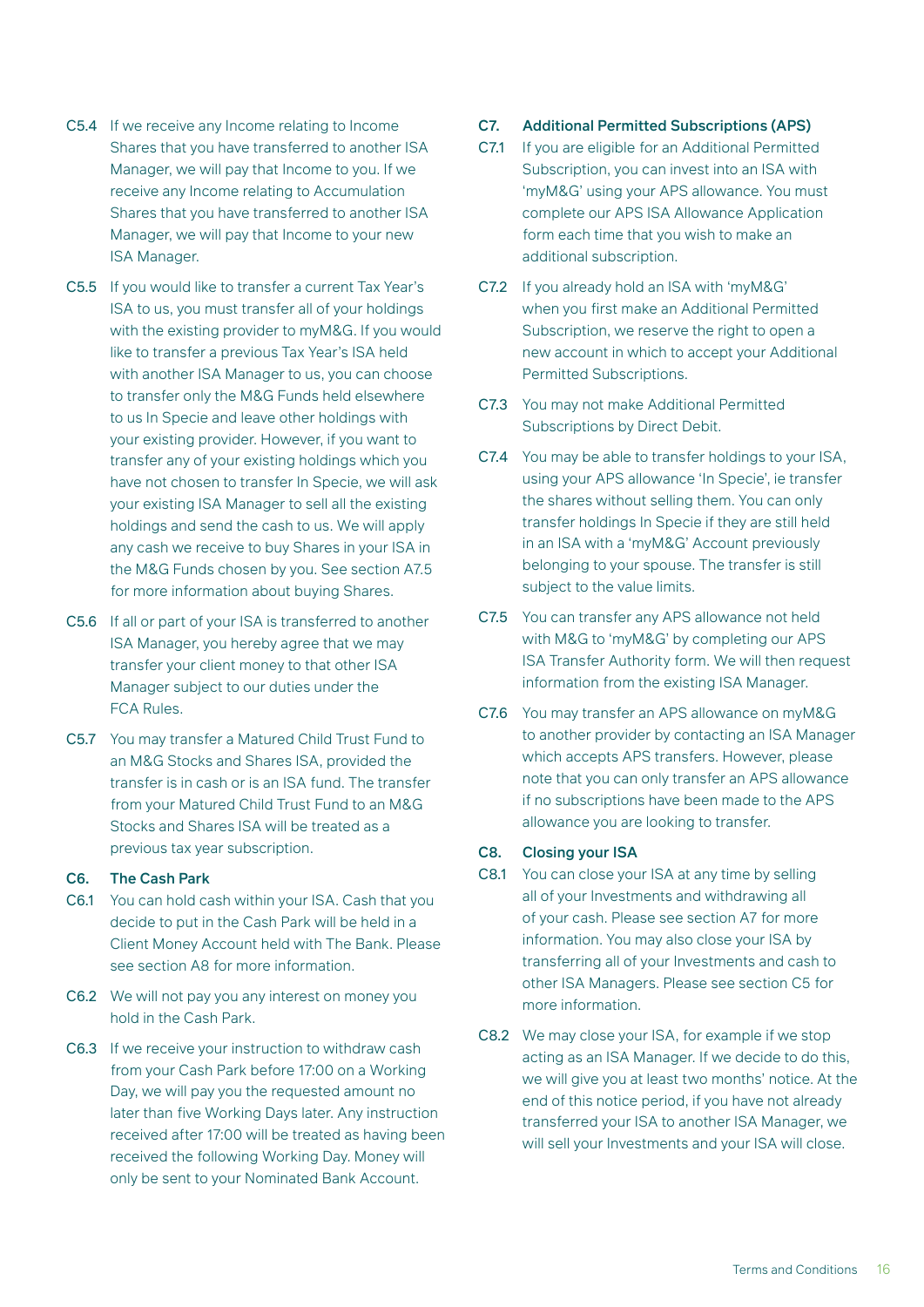C8.3 We may close your ISA by transferring it to another firm. Please see section A18.2 for more information.

#### C9. UK Tax

- C9.1 We will let you know if all, or part, of your ISA has or will become void. If your ISA is identified as void, it will no longer be exempt from tax because it does not satisfy the ISA Regulations. If your whole ISA is no longer exempt from tax, it immediately closes. We may sell some of your Investments to repay any tax to HMRC if required. After that, the affected part of your Investments will be held in a GIA.
- C9.2 If we are informed of your death, we shall continue to hold all investments under these Terms until your personal representatives tell us what to do with them. For deaths that occur on 5 April 2018 or before, the tax benefits of your ISA will stop on your death. For deaths on or after 6 April 2018, the ISA tax exemptions will continue until the account is closed or when the third anniversary of the investor's death is reached, whichever is earlier.
- C9.3 If you hold Income Shares in an M&G Fund that makes a distribution with reclaimable tax, the tax associated with that distribution will be applied to your account on the 17th Calendar Day of the second month following the Distribution Payment Date. Where the 17th is not a Working Day, the interest distribution will be applied to your account on the following Working Day. You will usually receive payment within four Working Days of this date.
- C9.4 If you hold Accumulation Shares in an M&G Fund that makes a distribution with reclaimable tax, we will use the tax associated with that distribution to buy more Accumulation Shares in that M&G Fund for you. Where we reinvest the associated tax, we will do this on the 17th Calendar Day of the second month following the Distribution Payment Date. Where the 17th is not a Working Day, the reinvestment will be completed on the following Working Day. Please see paragraph A7.5 for details of how Shares are bought.

#### C10. Switch to ISA

C10.1 You may instruct us to sell Shares in an M&G Fund held within a GIA held in your sole name and use the proceeds to buy Shares in the same M&G Fund within an ISA. Please see section B5 for more information.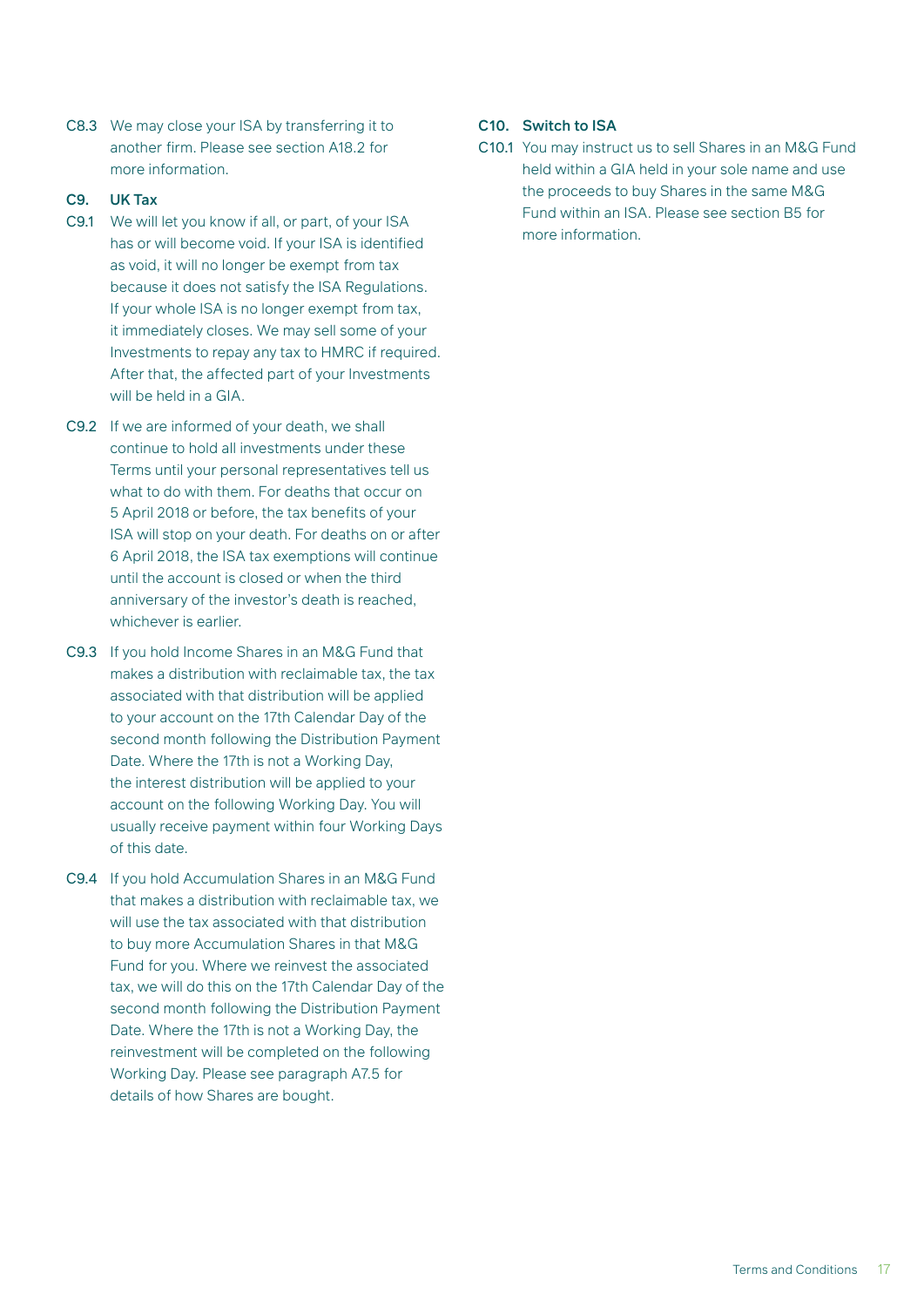## Section D

Additional terms that apply if you have a Junior ISA

#### D1. Your ISA Manager

D1.1 The Junior ISA is managed by us, M&G Securities Limited, and is a Stocks and Shares Junior ISA. We will make all the necessary claims for tax relief relating to Junior ISAs and the Investments held in them.

#### D2. Ownership of Investments

- D2.1 Where relevant, documents evidencing title to Investments will be held by us or as we may direct. We may not lend any Investments within a Junior ISA to a third party and we may not borrow against them.
- D2.2 The Junior ISA Holder is, and must remain, the beneficial owner of the Investments in their Junior ISA. Investments within their Junior ISA may not be used as security for a loan. Investments in a 'myM&G' Junior ISA may only be sold or transferred through us.

#### D3. Opening a Junior ISA

- D3.1 The Junior ISA Holder may only hold one Stocks and Shares Junior ISA at any one time.
- D3.2 If we accept your Application to open a Junior ISA, we will send to your Document Library a copy of the declaration which you make under ISA Regulations. If the information shown is wrong or false, you must contact us to inform us of any correction as soon as possible, and no later than 30 days from the date we send you the copy. Unless the changes make the Junior ISA void, we will then send a revised declaration which takes effect from the date of the original declaration.
- D3.3 We cannot open your Junior ISA until we accept a valid Application and Junior ISA subscription. Under HMRC's rules, the date of subscription for Direct Debit collections is the date we are instructed to collect the payment, as long as this instruction was accepted and the payment is received in due course. If we receive both a valid Junior ISA application and subscription before 11:00 on any Working Day, we will normally open

your Junior ISA on that day. If we receive both a valid Junior ISA application and subscription after 11:00 on any Working Day, we will normally open your Junior ISA on the following Working Day. At our discretion we may open your Junior ISA on a day other than a Working Day. Please see sections A7.4 and A7.5 for information on how your payment is applied to buy Investments.

- D3.4 All payments made to a Junior ISA are regarded as irrevocable gifts to the Junior ISA Holder. This means that they cannot be repaid at a later date if the payer changes their mind. We will only accept payments for a Junior ISA from the Registered Contact.
- D3.5 You may not invest more than the current Junior ISA Subscription Limit in the current Tax Year.
- D3.6 You may not buy Income Shares in a Junior ISA.

#### D4. UK residence

- D4.1 A Junior ISA can only be opened and an initial Investment made while the Junior ISA Holder is resident in the UK for tax purposes. This is unless the Junior ISA Holder is a Crown employee (a person holding public office or employment under the Crown and paid out of the public revenue of the UK or of Northern Ireland), or the Junior ISA Holder is married to or in a civil partnership with a Crown employee serving overseas.
- D4.2 Once an initial Investment within a Junior ISA has been made, further Investments within the same Junior ISA can be made in that or subsequent tax years, even if the child is no longer tax resident within the UK.

#### D5. Junior ISA Transfers

D5.1 ISA Regulations say that a Junior ISA Holder may only have one Stocks and Shares Junior ISA at a time. Therefore, if you want to transfer payments made to a Stocks and Shares Junior ISA, you must transfer them all.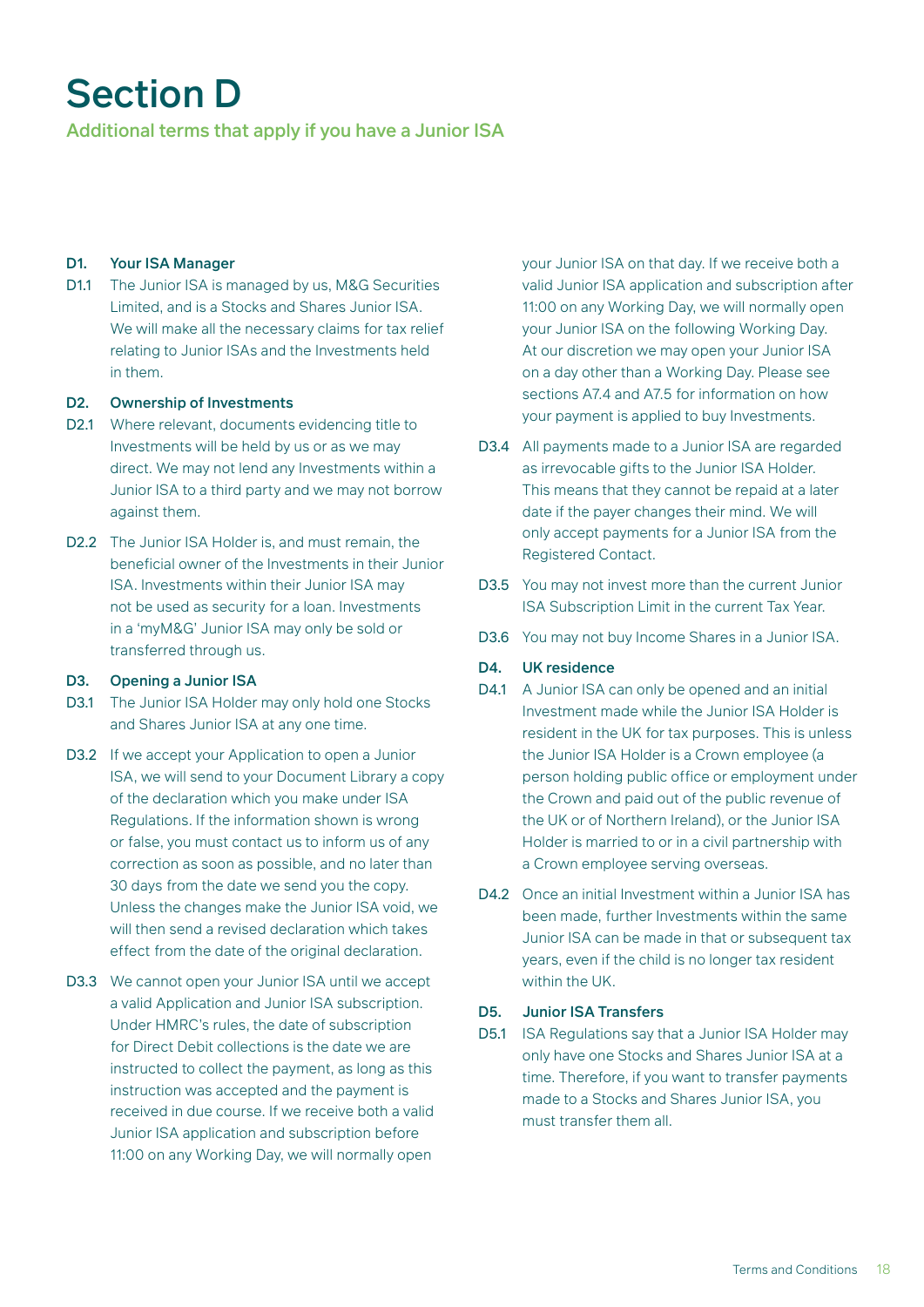- D5.2 If you are the Registered Contact for a Junior ISA held with another Junior ISA Manager or the Registered Contact for a Child Trust Fund, you can transfer it to us. The transfer may be either in cash or it can be in the form of Accumulation Shares in an M&G Fund (please note that we will not accept transfers of Income Shares in M&G Funds). We will apply the cash we receive to buy Shares in the Junior ISA. See section A7.5 for more information about buying Shares.
- D5.3 If you are the Registered Contact for a Junior ISA, you can tell us at any time to transfer that Junior ISA to another Junior ISA Manager, but you must first obtain agreement from your new Junior ISA Manager. We will either sell the Junior ISA Holder's Investments or transfer them 'In Specie', depending on what the new Junior ISA Manager asks us to do.
- D5.4 Before we make a transfer to another Junior ISA Manager, we may sell some relevant Investments in order to deduct any money that might be owed to us.
- D5.5 If all of the Junior ISA is transferred to another Junior ISA Manager, you hereby agree that we may transfer your client money to that other Junior ISA Manager subject to our duties under the FCA Rules.

#### D6. The Cash Park

- D6.1 You can hold cash within your Junior ISA. Cash that you decide to put in the Cash Park will be held in a Client Money Account held with The Bank. Please see section A8 for more information.
- D6.2 We will not pay you any interest on money you hold in the Cash Park.
- D6.3 If we receive your instruction to withdraw cash from your Cash Park before 17:00 on a Working Day, we will pay you the requested amount no later than five Working Days later. Any instruction received after 17:00 will be treated as having been received the following Working Day. Money will only be sent to your Nominated Bank Account.

#### D7. Closing a Junior ISA

- D7.1 If you are the Registered Contact for a Junior ISA, you may close it by transferring all of the Investments and cash to another Junior ISA Manager. Please see section D5 for more information.
- D7.2 You will usually not be able to take money out of a Junior ISA without the prior agreement of HMRC.
- D7.3 When a Junior ISA Holder reaches the age of 18, their Junior ISA will automatically become an ISA in their name.
- D7.4 We may close the Junior ISA by transferring it to another firm. Please see section A18.2 for more information.

#### D8. UK Tax

- D8.1 We will let you know if all, or part, of a Junior ISA has or will become void. If a Junior ISA is identified as void, it will no longer be exempt from tax because it does not satisfy the Regulations. If the whole Junior ISA is no longer exempt from tax, it immediately closes. In either case, some of the money may be transferred to the bank account of the Registered Contact. We may sell some of the Investments to repay any tax owed to HMRC if required.
- D8.2 The tax benefits of a Junior ISA will stop on the death of the Junior ISA Holder. When informed of their death, we continue to hold all investments under these Terms until the personal representatives tell us what to do with them.
- D8.3 If you hold Accumulation Shares in an M&G Fund that makes a distribution with reclaimable tax, we will use the tax associated with that distribution to buy more Accumulation Shares in that M&G Fund for you. Where we reinvest the associated tax, we will do this on the 17th Calendar Day of the second month following the Distribution Payment Date. Where the 17th is not a Working Day, the reinvestment will be completed on the following Working Day. Please see paragraph A7.5 for details of how Shares are bought.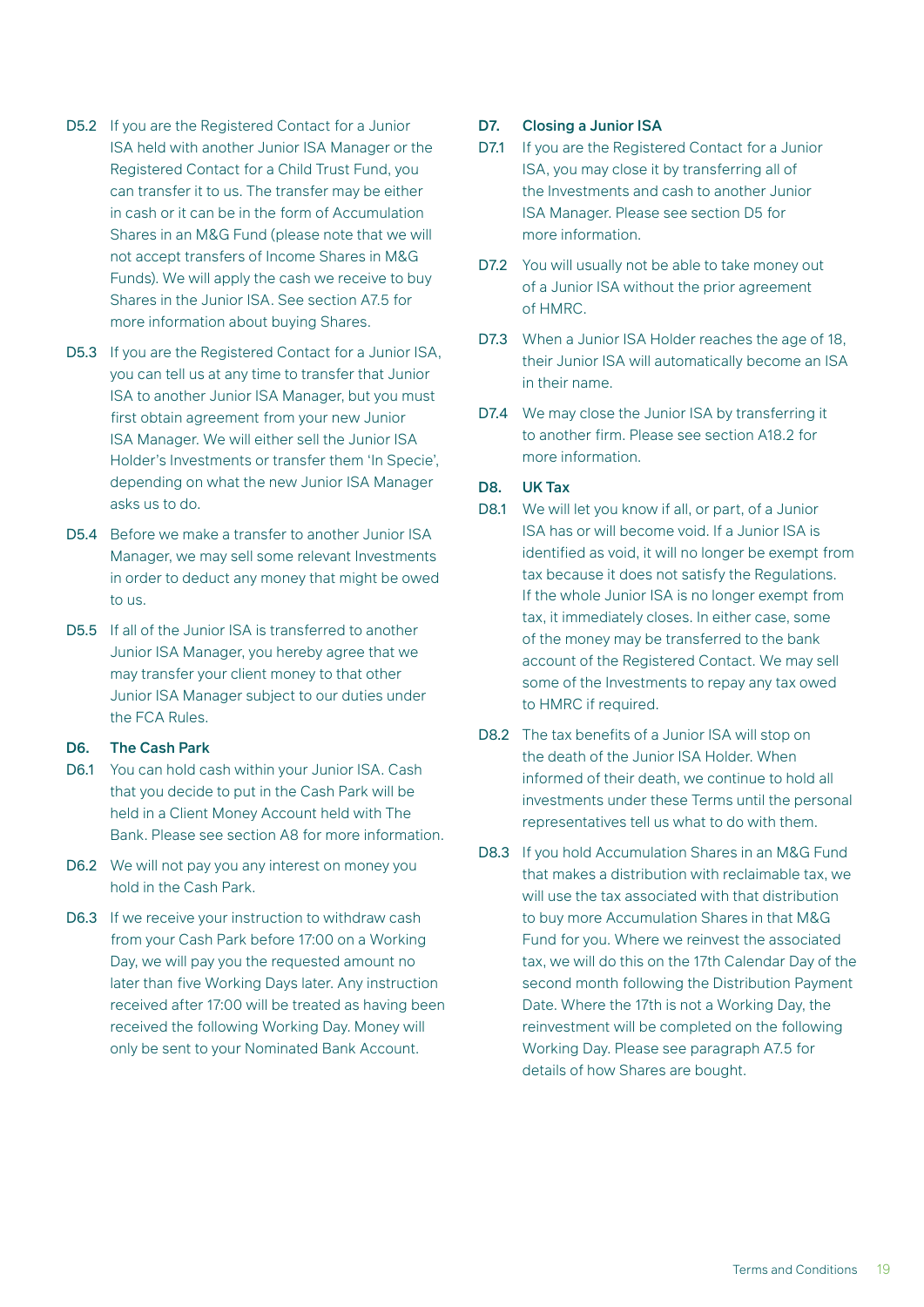### Appendix 1 **Definitions**

In these Terms, the following definitions apply:

we, us and our M&G Securities Limited.

you and your A person who has applied to open, or who has already opened, one or more Investment Accounts.

Accumulation Shares Shares where any Income generated by the fund is automatically reinvested into the fund and is reflected in the share price.

#### Additional Permitted Subscription (APS)

An additional subscription which you can make to your ISA following the death of your spouse or civil partner. The Additional Permitted Subscription will not count towards your current Tax Year ISA Subscription Limit.

Adviser An authorised person under the Financial Services and Markets Act 2000 who is authorised to give advice on Investments.

Application Your application to subscribe for one or more Investment Accounts whether by internet,

by telephone or in writing.

Business Day Any day when the London Stock Exchange is open for business.

Cash Park A facility to allow you to hold cash within your ISA or your Junior ISA.

Child Trust Fund A Child Trust Fund managed in accordance with the Child Trust Fund Regulations 2004 as amended from time to time.

Client Money Account A bank account held by us with The Bank (or another bank appointed by us) and which conforms to the requirements of that part of the FCA Rules dealing with the protection of client money.

Commercial Settlement

**System** A system commercially available to firms that are members or participants, the purpose of which is to facilitate the settlement of transactions using money or assets held on one or more settlement accounts.

Dealing Cut Off The time which we must have received your Order to deal by, in accordance with these Terms, to place your Order using the prices available at the following Valuation Point.

Delivery versus Payment Transaction A method of settling transactions where the funds are received within 24 hours of the Fund Settlement Date in relation to Shares purchased or sold on your behalf.

Distribution Payment Date The date on which a distribution is scheduled to be paid by the M&G Fund, which is usually two months after the M&G Fund's income allocation date.

Document Library The area of our Website which is accessible only if you log in, and where we place information relating to your Investment Accounts.

FCA The Financial Conduct Authority, 12 Endeavour Square, London E20 1JN. FCA Rules The Financial Conduct Authority's Handbook of Rules and Guidance as amended from time to time.

Fund Settlement Date The date by which a transaction is settled, which is no later than the third Business Day after the Valuation Point following receipt of your instructions.

General Investment Account

or GIA An Investment Account offered by us, which is managed under these Terms, allowing you to hold Investments.

HMRC HM Revenue & Customs.

Income All payments received from an Investment as Income and any tax refund payments in relation to them.

Income Shares Shares where any Income generated by the fund is paid to the Nominated Bank Account on the Payment Date.

In Specie Without Investments being sold.

Investment Shares either available to buy in an Investment Account, or already held within an Investment Account.

Investment Account Any one or more GIA, ISA, and Junior ISA held within a 'myM&G' Account.

Investor Services Address myM&G, 1 Tanfield, Edinburgh EH3 5DA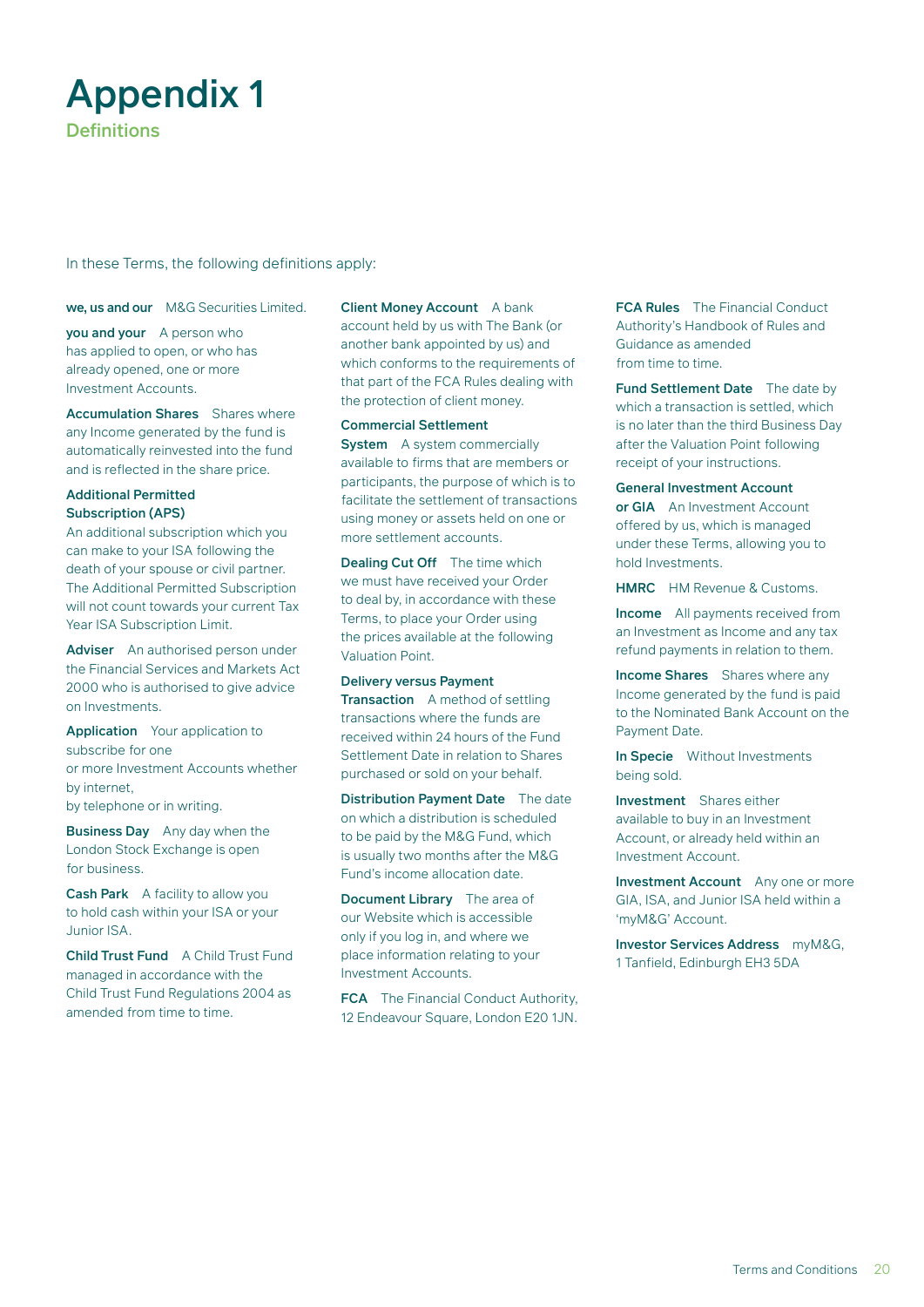**ISA** An Individual Savings Account managed in accordance with the ISA Regulations, including an Investment Account offered by us, which is managed under these Terms, and is a Stocks and Shares ISA.

ISA Manager A manager of ISAs acting in accordance with the ISA Regulations.

**ISA Regulations** The Individual Savings Account Regulations 1998 and any other applicable regulations made from time to time.

**ISA Subscription Limit** The maximum amount you are allowed to invest in an ISA in the current Tax Year as defined by the ISA Regulations.

**Junior ISA** A Junior Individual Savings Account, managed in accordance with the ISA Regulations, is an Investment Account offered by us which is managed under these Terms.

Junior ISA Holder An individual aged under 18, in whose name a Junior ISA was opened and is therefore the holder of a Junior ISA.

Junior ISA Manager A manager of Junior ISAs acting in accordance with the ISA Regulations.

Junior ISA Subscription Limit The maximum amount you are allowed to invest in a Junior ISA in the current Tax Year as defined by the ISA Regulations.

Key Investor Information Document or KIID The Key Investor Information Documents or the Non-UCITS retail scheme Key Investor Information Documents, as applicable, for M&G Funds.

M&G Funds Any of the authorised collective investment schemes, or their sub-funds, for which M&G Securities Limited is the Authorised Fund Manager, and which we have specified as being available for Investment within one or more Investment Accounts.

'myM&G' Account An online account which is created when you register on our Website.

Nominated Bank Account A bank or building society account conforming to the conditions set out in section A9.

Nominee M&G Platform Nominees Limited for Shares.

**Order** A request to buy or sell Investments in your Investment Account.

Payment Date The date a payment is made to you. Where you are selling shares, this is usually one or three Working Days after your Order has been executed. Where you have a regular withdrawal, this is the 3rd of the month or, where this is not a Working Day, the previous Working Day.

Registered Address The address at which we are registered with the Registrar of Companies, being 10 Fenchurch Avenue, London EC3M 5AG.

Registered Contact A Junior ISA Investment Account will be opened in the name of the child and managed by an adult. The child is the Account Holder. The adult will be treated as the Registered Contact and will be the person responsible for making investment decisions and the person with whom M&G will communicate. The Registered Contact will need to be a person with parental responsibility for the child. Usually this will be a parent. It is possible to change the Registered Contact.

M&G will take all instructions from the Registered Contact as an instruction to act on behalf of the child.

The child, from 16 years of age, may opt to take control of the Junior ISA Investment Account, and to become the Registered Contact.

Registered User A person who has created a 'myM&G' Account.

Secure Message A message sent to, or from, you and which is only accessible if you log in to our Website.

Shares Such class or classes of Shares in M&G Funds that we may specify as available for investment, including any fractions or decimals thereof.

Share Class A designation applied to a share or unit used to identify the specific type of security held. Different Share Classes may have different charging structures.

Tax Year A year beginning on 6 April and ending on the following 5 April.

Terms These Terms and Conditions, as from time to time amended.

TeX The TISA Exchange, an organisation established by the Tax Incentivised Savings Association (TISA) to facilitate moving Investments through the electronic transfer of funds between fund managers, fund platforms and other ISA Managers and any other firm authorised to hold funds on behalf of investors.

The Bank National Westminster Bank Plc, having its Head Office at 135 Bishopsgate, London EC2M 3UR, an authorised institution under the Banking Act 1987 or such other bank as we may use from time to time.

Valuation Point The point in time at which Shares are valued, which is usually midday on any Working Day.

Website www.mymandg.co.uk

Working Day A day on which normal business is conducted. This is typically Monday to Friday, excluding weekends and public holidays.

Your Documents This has the meaning given to it in section A3.5 of these Terms.